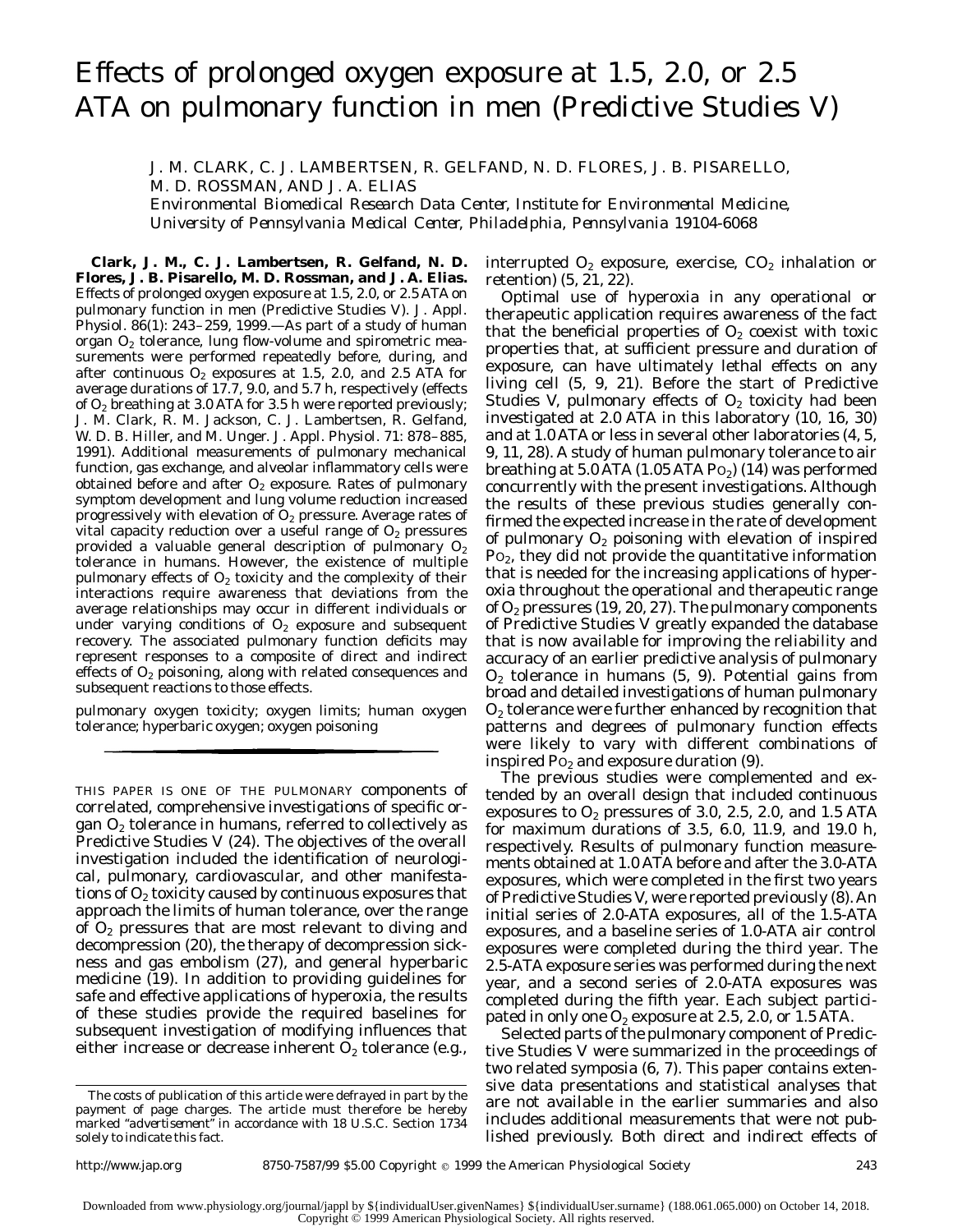pulmonary  $O_2$  toxicity were observed. Superimposed on these effects were related consequences and subsequent reactions that together contributed to the apparently wide variation in individual susceptibility to pulmonary  $O_2$  poisoning.

## **METHODS**

 $O<sub>2</sub>$  exposures were carried out at absolute pressures of 1.5, 2.0, and 2.5 ATA in one compartment of an environmental chamber system that has been described (25). The chamber was large enough to accomodate one or two subjects, two investigators, and the sensors or transducers of equipment needed for all measurements. Total ambient pressure was maintained within  $\pm 10$  mmHg, with tighter control when desired for specific measurements. Air temperature inside the chamber was maintained between 24 and 27°C.

Control exposures were performed at 1.0 ATA in the same chamber with the same measurement equipment and the same gas-administration system delivering air instead of  $O<sub>2</sub>$ . Duration of these experiments was designed to simulate an average 1.5-ATA  $O_2$  exposure, with an appropriate postexposure period for recovery measurements.

### *Subjects and Exposure Limits*

Vital statistics for the normal male nonsmokers who participated in these experiments are summarized in Table 1. Average durations of  $O<sub>2</sub>$  breathing for each series are also shown. The subjects were thoroughly trained in the performance of all pulmonary function measurements. Maximum exposure durations were predicted on the basis of past experience with symptom severity (10) and analysis of probable acceleration at higher pressures. The selected limits were judged to be long enough to produce significant, but fully reversible, symptoms and/or objective manifestations of pulmonary or neurological  $O_2$  toxicity. In addition, objective and subjective criteria were established for the discretionary termination of any exposure before the preselected limit. This preliminary design scope proved to be sensible. All experimental protocols were reviewed and approved by the Human Studies Committee of the University of Pennsylvania. Informed consent to all procedures was given on two separate occasions.

#### *Experimental Procedures*

*General.* Subjects were studied in pairs for all but one of the initial 2.0-ATA experiment series (*series I*) and all but one of the 1.5-ATA series. Subsequently, only one subject was studied in each experiment at 2.5 ATA and in the second 2.0-ATA series (*series II*). Control measurements were obtained on several days before exposure and were repeated on the experiment day before the start of  $O_2$  breathing. On the experiment day or days, the total time required for subject preparation, the final set of preexposure measurements, exposure, and the first several hours of the postexposure

Table 1. *Vital statistics of subjects*

| Pressure                                                                                                                                                                           | $n$ Age, yr | Ht, cm                                                                                            | Wt. kg $Duration.*$ h                       |
|------------------------------------------------------------------------------------------------------------------------------------------------------------------------------------|-------------|---------------------------------------------------------------------------------------------------|---------------------------------------------|
| 1.5 ATA<br>2.0 ATA series $I \quad 7 \quad 23.6 \pm 4.8 \quad 179.2 \pm 10.1 \quad 74.9 \pm 9.9$<br>2.0 ATA series $II$ 8 23.0 $\pm$ 3.8 181.4 $\pm$ 4.7 74.4 $\pm$ 6.7<br>2.5 ATA |             | 9 25.1 ± 6.0 179.5 ± 3.8 79.4 ± 9.5 17.7 ± 0.8<br>8 $25.2 \pm 2.8$ $185.7 \pm 7.7$ $79.3 \pm 9.3$ | $9.7 + 1.4$<br>$8.4 + 1.8$<br>$5.7 \pm 0.4$ |

Values are means  $\pm$  SD; *n*, no. of subjects. \*Average exposure duration.

period ranged from  $\sim$  30 h for the 2.5-ATA experiments to  $\sim$  44 h for the 1.5-ATA series.

 $O<sub>2</sub>$ -administration system. Gas from an external liquid  $O<sub>2</sub>$ source was piped into the chamber, humidified, and conducted to a reservoir bag, from which it was inspired by the subject through 1.5-in., smooth-bore, kink-proof plastic tubing (Vacumed Clean-Bor) connected to a lightweight, plastic, nonrebreathing oronasal face mask with an inflatable seal (Vital Signs). Relative humidity of the inspired gas was  $\sim$ 80% at chamber temperature. Flow-volume curves, spirometry, and concurrent nonpulmonary measurements were performed without interruption of  $O_2$  breathing by breath holding for brief periods while transferring from the mask to a noseclip and nonbreathing valve assembly. Expired gas was conducted by plastic tubing to an ''overboard dump system,'' except when it was collected to measure ventilation and gas exchange.

Mask  $O_2$  concentration, which was monitored continuously with a solid oxide electrochemical cell analyzer (model SA-3, Applied Electrochemistry), remained consistently above 98%. End-tidal  $CO<sub>2</sub>$  concentration was monitored with a Beckman LB-2 infrared  $CO<sub>2</sub>$  analyzer.

## *Pulmonary Function Measurements*

Flow-volume curves and spirometry were performed during exposure at increased ambient pressures and before and after exposure at 1.0 ATA with a Vacumed model 1603 computerized spirometry system, which had software modified by the manufacturer to permit incorporation of pressures that were greater than atmospheric. Ohio Medical Products dry spirometers, models 840 and 827, were used for volume and flow measurements inside and outside the chamber, respectively. All lung volumes and flow rates were corrected to BTPS conditions. For both flow-volume curves and spirometry, the best of three acceptable trials was used.

Density dependence of flow was determined at 1.0 ATA by comparing three flow-volume curves performed while subjects were breathing air with three similar curves, each of which was performed after three vital capacity (VC) breaths of 80% He-20%  $O_2$ . The three curves on air breathing were always performed first. On the basis of preprogramed volume and flow criteria, the computer selected one curve of each set for comparison. The difference in air and  $He-O<sub>2</sub>$  flow rates at 50% VC was calculated as a percentage of the airflow rate, and the volume at which the two flow rates converged (isoflow) was expressed as liters above residual volume (RV).

 $N_2$  closing volume was measured at 1.0 ATA by a modification of Fowler's method (8). After inhaling one VC breath of 100%  $O_2$ , the subject exhaled at a controlled rate of 0.3–0.4 l/s into a Stead-Wells spirometer equipped with a potentiometer for measurement of volume, while expired  $N_2$  concentration was measured with a rapid-response  $N_2$  meter (model 47302A  $N_2$  analyzer, Hewlett-Packard). The average of four acceptable trials was used to determine closing volume and the *phase III* slope.

Airway resistance (Raw) and thoracic gas volume were measured at 1.0 ATA while the subject panted in a constantvolume Collins body plethysmograph system. The subject kept his cheeks rigid during the panting maneuver by pressing his palms against them. The average of three acceptable trials was calculated for each parameter. Airway conductance was calculated as the reciprocal of Raw, and specific conductance was calculated as airway conductance/thoracic gas volume.

Lung compliance was measured in the body plethysmograph immediately after maximal lung inflation as the slope of the volume-pressure curve both during slow inhalation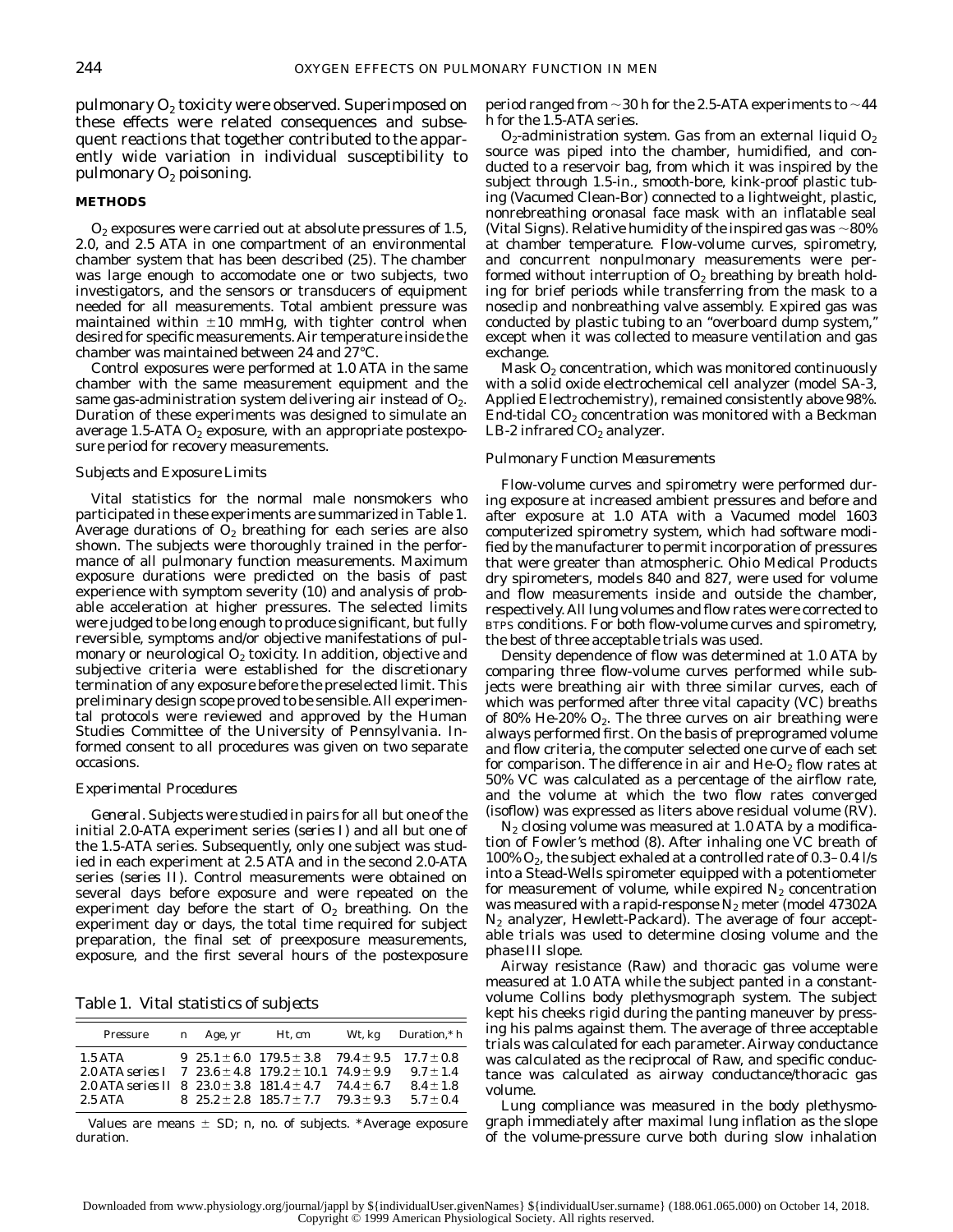from functional residual capacity (FRC) to total lung capacity (TLC) and during slow exhalation from TLC to FRC. For the inspiratory measurement, the subject inspired fully to TLC, then expired to FRC, gave a hand signal, and inspired again to TLC over 10–12 s while inspired volume and esophageal pressure were measured concurrently. The expiratory maneuver was performed by initial inspiration to TLC followed by expiration over 10–12 s to FRC. Esophageal pressure was measured with a 10-cm-long Hyatt balloon (Vacumed no. 1180) sealed over one end of a 100-cm length of PE-200 tubing with holes in the end enclosed by the balloon. After the empty balloon was passed into the stomach, 8.0 ml of air were injected and 7.5 ml were removed. The balloon was slowly withdrawn until the positive pressure deflection on sniffing became negative, indicating it was in the lower end of the esophagus. An additional 10-cm length of tubing was withdrawn, and the tubing was securely taped to the subject's nose. Static compliance was measured as the slope of the expiratory volume-pressure curve over  $\sim$  0.5 liter above FRC. The average of four acceptable trials was used. Overall compliance for the entire lung volume from FRC to TLC was also measured as the total volume change divided by the total pressure change. The inspiratory volume-pressure curves were used for this purpose because they were more reproducible than the corresponding expiratory curves in most subjects.

Maximum respiratory pressures were measured with a Statham P23Dd pressure transducer, while the subject exerted maximal effort against the closed valve of a valvemouthpiece assembly that was tightly gripped by the lips. Transient pressure spikes on a strip-chart recorder were ignored for this measurement to ensure that the pressure change could be sustained for at least several seconds. Maximum inspiratory pressure was measured at both RV and FRC, whereas expiratory pressure was measured at TLC and FRC. For each measurement, the best of at least two acceptable trials was used. Respiratory pressures were measured at 1.0 ATA before compression and at 1.5, 2.0, or 2.5 ATA at the end of  $O_2$  exposure.

Arterial blood was sampled anaerobically from a radial artery into precision-bored glass syringes lined with heparin solution. Analyses for  $Po_2$ ,  $PCO_2$ , and pH were performed in duplicate with an electrode block assembly (model 168, Ciba Corning Diagnostics) adapted for use at increased ambient pressure. The electrode block was maintained at 37.0°C, and measured values were corrected to body temperature. Rectal temperature was measured with a thermistor thermometer (range 35–45°C; model 46, Yellow Springs Instrument).

Mean alveolar Po<sub>2</sub> during air breathing was calculated with the alveolar gas equation (17). Alveolar  $Po_2$  during  $O_2$ breathing was calculated by subtracting alveolar water vapor pressure and  $PCO<sub>2</sub>$  from the inspired  $Po<sub>2</sub>$ . Alveolar water vapor pressure was determined from the measured body temperature, and  $PCO<sub>2</sub>$  was assumed to be equal to the measured arterial Pco<sub>2</sub>.

CO diffusing capacity ( $D_{\text{L}_\text{CO}}$ ) was measured with a Collins modular lung analyzer, by using 0.3% CO-10% He-balance air as the inspired gas. After calibration of He and CO analyzers, the subject wearing noseclips took two normal breaths on the mouthpiece, exhaled completely to RV, signaled, and then inhaled as quickly and fully as possible to TLC. At the end of a 10-s breath hold period designated by a buzzer, the subject exhaled quickly. The measured inspired volume and breath hold time were entered along with the expired He and CO concentrations into a computer for calculation of  $\text{DL}_{\text{CO}}$ , TLC, and the ratio of  $DL_{CO}$  to alveolar volume (DL/VA). Average values of four separate determinations were obtained for each

variable, with at least 5 min between successive measurements for elimination of the inhaled He and CO.

Measured values of TLC were used along with values for slow vital capacity (SVC) and inspiratory capacity (IC) obtained by spirometry to calculate RV (TLC  $-$  SVC) and FRC  $(TLC - IC)$ .

## *Measurement Sequences*

The rate of development of pulmonary  $O<sub>2</sub>$  poisoning was monitored by repeated performance of flow-volume curves and spirometry at regular intervals during the  $O<sub>2</sub>$  exposures at 1.5, 2.0, and 2.5 ATA. Initial values obtained within the first few minutes of  $O_2$  breathing were used as controls for these measurements because timed lung volumes and flow rates are known to be significantly reduced by the greater density of inspired gas at increased ambient pressures (10, 36).

In addition to the objective measurements of pulmonary function, pulmonary symptoms previously associated with  $O_2$ toxicity (10) were rated as absent (0), mild  $(+1)$ , moderate  $(+2)$ , or severe  $(+3)$  by each subject before, at regular intervals during, and after  $O<sub>2</sub>$  exposure. Average ratings were calculated for each exposure interval.

Arterial blood gases were measured while subjects were breathing  $O<sub>2</sub>$  at the start and end of each exposure. Before and after  $O_2$  exposure, blood gases were measured at 1.0 ATA while subjects were breathing air at rest and during light exercise (100 W) on a bicycle ergometer. Alveolar  $Po<sub>2</sub>$  was determined concurrently with each arterial  $Po_2$  measurement.

All other pulmonary function indexes were also measured at 1.0 ATA on the experiment day before the start of  $O_2$ breathing. For all except the first 2.0-ATA series, additional control measurements of Raw and lung compliance were obtained on one previous day, and additional measurements of flow-volume curves on air and  $HeO<sub>2</sub>$ , spirometry, closing volumes, and  $D_{\text{L}_\text{CO}}$  were obtained on three separate preexposure days. Preexposure control measurements for the initial 2.0-ATA series included one set of Raw and lung compliance measurements and a total of two to four sets of the other pulmonary function measurements. Average values of all preexposure control measurements for each subject were used as controls for the postexposure and follow-up measurements.

### *Bronchoalveolar Lavage (BAL)*

After topical anesthesia of the nasal mucosa with 2% viscous lidocaine, the bronchofiberscope (model BF-B2, Olympus) was passed transnasally to the level of the hypopharynx, where anesthesia of the pharyngeal mucosa, larynx, and bronchial mucosa was achieved by injecting 2% lidocaine through the aspiration channel. The tip of the bronchoscope was then advanced to a subsegmental right middle lobe bronchus. Up to 300 ml of sterile, isotonic saline were introduced into the isolated subsegment in 50-ml aliquots. After each injection, lavage fluid was aspirated into a sterile trap. The negative pressure required for aspiration was reduced by placing the subject in a recumbent position.

Mucus clumps were removed from lavage fluid by passing it through two layers of sterile gauze and a 250-µm stainless steel mesh. After the suspension was centrifuged at 400 *g* and 4°C for 15 min, the supernatant was decanted and saved for the protein determination. The cell pellet was washed twice in Hanks' balanced salt solution and resuspended in RPMI medium (GIBCO). Total cell counts were made on a Coulter counter (model ZF, Coulter Electronics). Cell viability was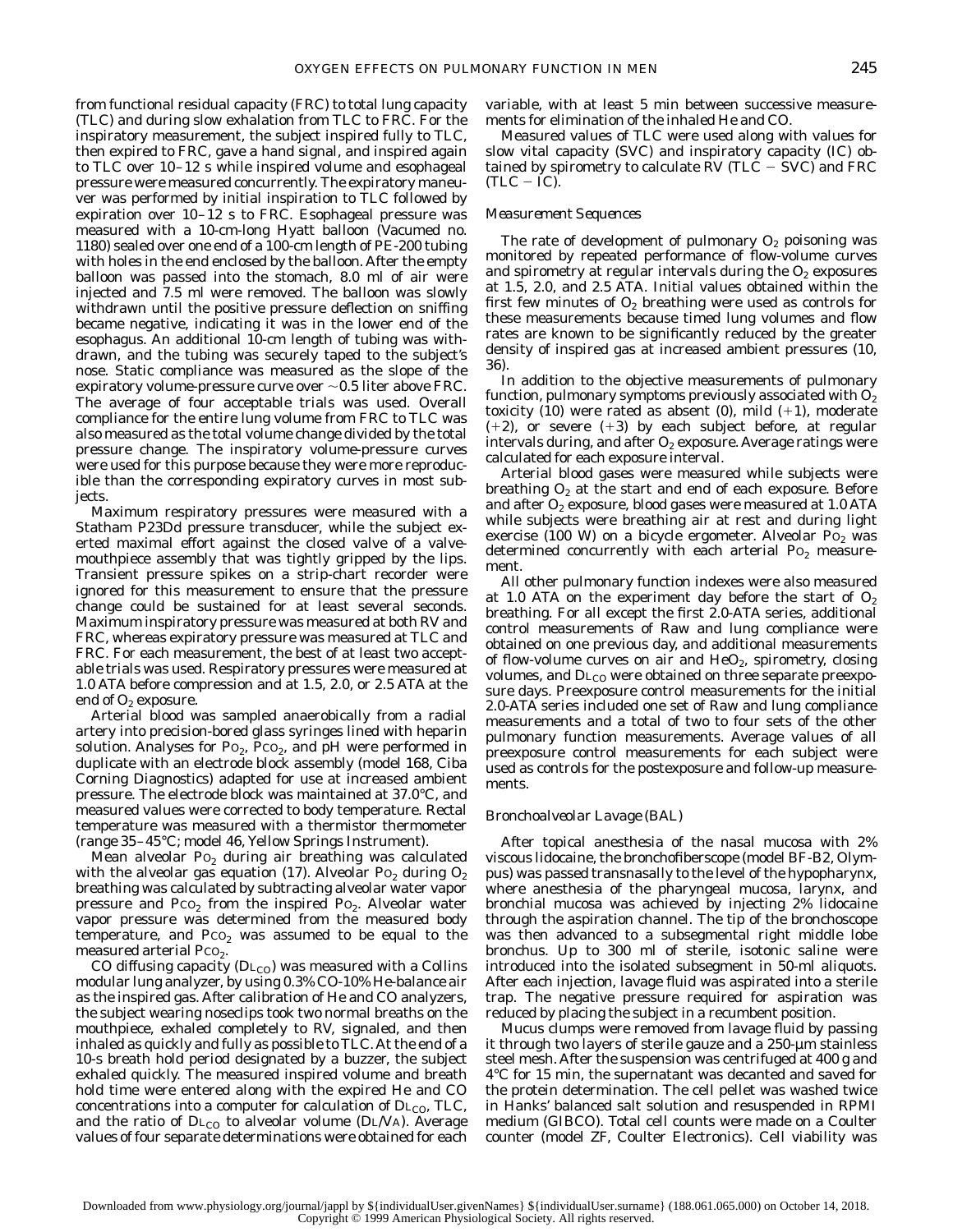determined by trypan blue exclusion. Smears for differential counting were made with a cytocentrifuge (Shandon Southern Instruments) and stained with Diff-Quik (Harleco). At least 500 cells were counted for each differential count. Protein in the lavage supernatant was measured by the Lowry method by using bovine serum albumin  $(500 \mu g/ml)$  as a standard. Results were expressed as protein concentration per milliliter of lavage fluid.

### *Statistical Analysis*

By using preexposure or early exposure control values, potential effects of  $O_2$  toxicity were evaluated by ANOVA with repeated measures, followed by *t*-tests comparing each data point during exposure or postexposure with the appropriate control value when the overall *F*-value was significant. The level of significance was considered as  $P < 0.05$ .

## **RESULTS**

Average effects of continuous  $O_2$  exposure on selected lung volumes and flow rates are summarized in Tables 2 and 3 for the 1.5-ATA  $O_2$  exposures, Tables 4 and 5 for 2.0 ATA, and Tables 6 and 7 for 2.5 ATA. Table 4 contains data for both series of 2.0-ATA experiments, except for one subject whose end-exposure flow-volume data were lost because of a computer malfunction. The postexposure values in Table 5 include only 2.0-ATA *series II* subjects because they had earlier and more frequent measurements than did the 2.0-ATA *series I* group, and none of the *series II* subjects had BAL. In addition to the pulmonary measurements, neurological and cardiovascular functions were monitored at regular intervals during and after the  $O_2$  exposures (24). Actual measurement times were recorded for each subject, and grouped average times are listed in Tables 2–7 and 11.

Many of the pulmonary function measurements that were performed during and/or after the prolonged  $O_2$ exposures were not significantly changed. With a few exceptions, results of these measurements were omitted from data tables and figures to conserve space. They may be obtained on request from the Environmental Biomedical Research Data Center (23) of the Institute for Environmental Medicine.

## *Flow-Volume Curves*

Of the multiple lung volumes and flow rates that are obtainable from a flow-volume curve, the forced vital capacity (FVC), 1-s forced expired volume (FEV<sub>1.0</sub>),  $FEV<sub>1.0</sub>$ -to-FVC ratio (FEV<sub>1.0</sub>/FVC), and maximal midexpiratory flow rate ( $\text{FEF}_{25-75}$ ) were selected as the most useful indexes for monitoring and comparing the effects of pulmonary  $O_2$  toxicity during continuous  $O_2$  breathing at 1.5, 2.0, and 2.5 ATA and during the postexposure recovery periods at 1.0 ATA. With respect to preexposure control values at 1.0 ATA, additional control measurements at the start of  $O<sub>2</sub>$  breathing at each pressure reflected the effects of increased gas density on timed lung volumes and flow rates ( $FEV_{1,0}$ ,  $FEV_{1,0}/$ FVC, and  $\text{FEF}_{25-75}$ ). Therefore, these initial exposure measurements, including FVC, were used as controls for all subsequent measurements at increased ambient pressure, and the preexposure 1.0-ATA values were used as controls for measurements obtained during the postexposure recovery period at 1.0 ATA.

Both FVC and  $FEV_{1,0}$  decreased progressively during continuous  $O_2$  breathing at each pressure (Tables 2, 4, and 6), and average reductions were statistically significant by 11.8, 5.4, and 4.9 h of exposure at 1.5, 2.0, and 2.5 ATA, respectively. Average FVC and  $FEV_{1,0}$  decrements near the end of  $O_2$  exposure were 20.4 and 14.0% for 17.5 h of  $O_2$  breathing at 1.5 ATA, 21.0 and 22.2% for 8.8 h at 2.0 ATA, and 13.8 and 12.8% for 5.7 h at 2.5 ATA, respectively. Reversal of the FVC and  $FEV_{1.0}$ changes appeared to occur more slowly after cessation of prolonged  $O_2$  breathing at 1.5 ATA (Table 3) than after the shorter exposures at 2.0 or 2.5 ATA (Tables 5 and 7).

The average  $FEV_{1.0}/FVC$  ratio remained essentially unchanged during  $O_2$  breathing at each pressure, but it was reduced during the early recovery period after exposure at 2.0 and 2.5 ATA (Tables 5 and 7). The postexposure reduction in  $FEV_{1.0}/FVC$  was statistically significant at 1.4 and 2.3 h after the 2.0-ATA  $O_2$ exposure (Table 5).

Average changes in  $\text{FEF}_{25-75}$  were variable and not statistically significant during  $O_2$  breathing at 1.5 and 2.5 ATA (Tables 2 and 6). At 2.0 ATA, however, significant reductions of 21.9 and 19.2%, respectively, occurred at average exposure durations of 6.7 and 8.8 h (Table 4). In the 2.0-ATA *series II* subject group (Table 5), average  $\text{FEF}_{25-75}$  was significantly reduced by 28.2% at the end of exposure and by 32.2 and 25.1%, respectively, at average postexposure intervals of 1.4 and 2.3

Table 2. *Effects of continuous O<sub>2</sub> exposure at 1.5 ATA on lung volumes and flow rates* 

|                                                                                                                         |                                                                                             |                                                                                        |                                                                                          | <b>Exposure Duration, h</b>                                                                  |                                                                                                |                                                                                                   |                                                                                                      |
|-------------------------------------------------------------------------------------------------------------------------|---------------------------------------------------------------------------------------------|----------------------------------------------------------------------------------------|------------------------------------------------------------------------------------------|----------------------------------------------------------------------------------------------|------------------------------------------------------------------------------------------------|---------------------------------------------------------------------------------------------------|------------------------------------------------------------------------------------------------------|
|                                                                                                                         | 0.2 (Control)                                                                               | 3.8                                                                                    | 7.9                                                                                      | 11.8                                                                                         | 14.1                                                                                           | 16.8                                                                                              | 17.5                                                                                                 |
| Parameter                                                                                                               |                                                                                             |                                                                                        |                                                                                          | %Change from control value                                                                   |                                                                                                |                                                                                                   |                                                                                                      |
| <b>FVC.</b> liters<br>$FEV1.0$ , liters<br>FEV <sub>1.0</sub> /FVC <sup>†</sup><br>$FEF_{25-75}$ , $l/s$<br>SVC. liters | $5.63 \pm 0.90$<br>$4.18 \pm 0.61$<br>$0.75 \pm 0.07$<br>$3.53 \pm 0.90$<br>$5.75 \pm 0.69$ | $-1.1 \pm 2.9$<br>$0.6 \pm 4.8$<br>$0.76 \pm 0.08$<br>$3.8 \pm 10.4$<br>$-0.7 \pm 3.0$ | $-4.2 \pm 5.2$<br>$-5.2 \pm 8.2$<br>$0.74 \pm 0.08$<br>$-3.3 \pm 13.1$<br>$-4.7 \pm 6.3$ | $-9.2 + 8.4*$<br>$-10.4 \pm 11.5^*$<br>$0.74 \pm 0.09$<br>$-10.8 \pm 18.3$<br>$-7.9 \pm 8.3$ | $-11.8 \pm 6.3^*$<br>$-9.8 \pm 8.9*$<br>$0.76 \pm 0.08$<br>$-4.4 + 14.5$<br>$-14.2 \pm 12.7^*$ | $-18.7 \pm 14.1*$<br>$-13.8 \pm 16.0^*$<br>$0.79 \pm 0.09$<br>$-2.0 + 25.8$<br>$-20.1 \pm 16.3^*$ | $-20.4 \pm 11.6^*$<br>$-14.0 \pm 16.2^*$<br>$0.80 \pm 0.06$<br>$-1.0 \pm 27.0$<br>$-22.5 \pm 16.6^*$ |
| IC. liters<br><b>ERV.</b> liters                                                                                        | $3.38 \pm 0.72$<br>$2.30 \pm 0.29$                                                          | $-2.0 \pm 17.0$<br>$6.9 \pm 12.5$                                                      | $-7.4 \pm 19.4$<br>$3.9 \pm 12.5$                                                        | $-13.8 \pm 16.4$<br>$4.4 \pm 7.3$                                                            | $-17.5 \pm 20.3*$<br>$-4.6 \pm 15.9$                                                           | $-27.9 \pm 20.3^*$<br>$-6.1 \pm 14.4$                                                             | $-28.9 \pm 21.4*$<br>$-11.0 \pm 11.8^*$                                                              |

Values are means  $\pm$  SD;  $n = 9$  subjects. FVC, forced vital capacity; FEV<sub>1.0</sub>, 1-s forced expired volume; FEF<sub>25-75</sub>, maximal midexpiratory flow rate; SVC, slow vital capacity; IC, inspiratory capacity; ERV, expiratory reserve volume. \*Significantly different from control value,  $P$  < 0.05. †Data are average measured values rather than %changes.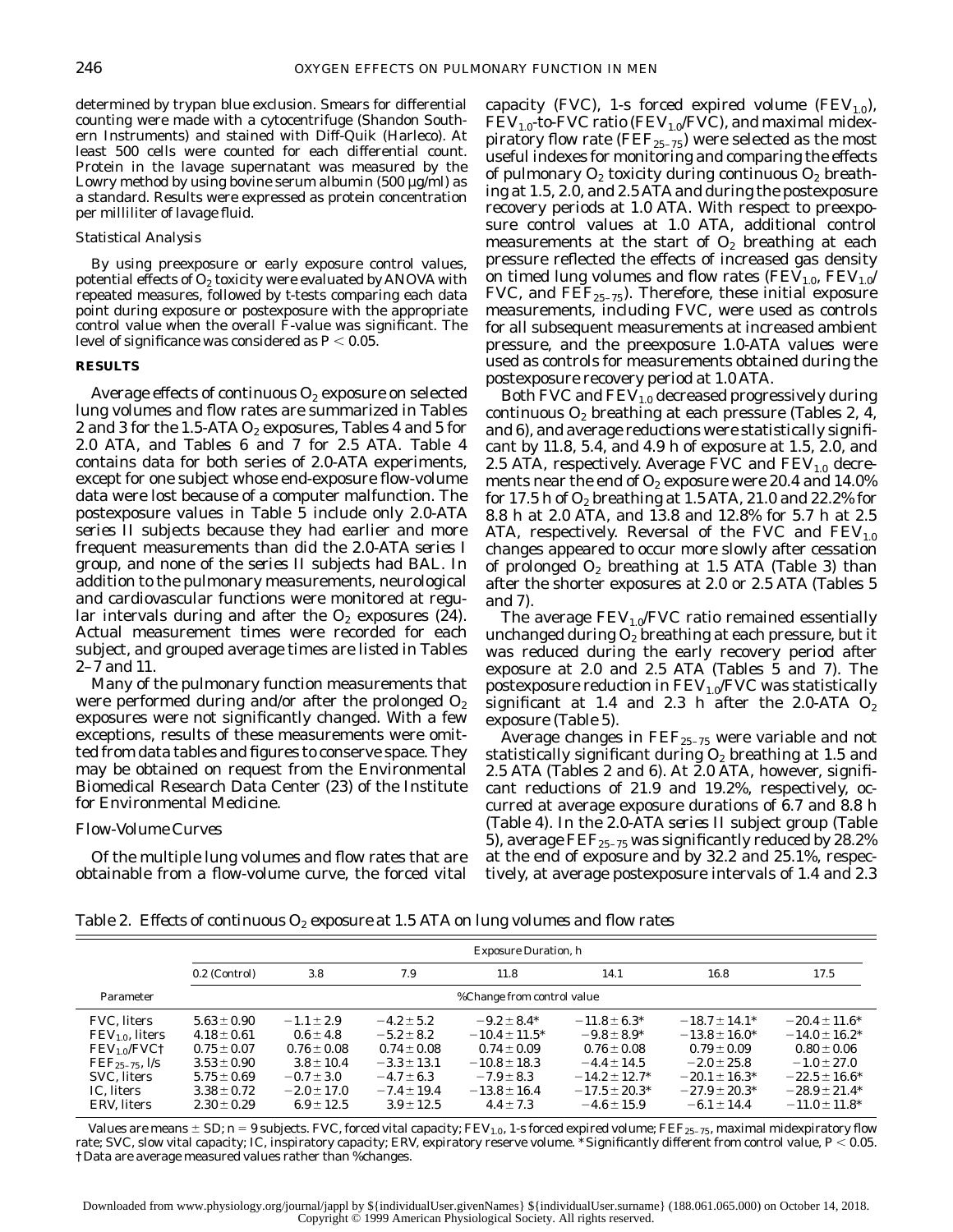|                                      |                        |                    | Postexposure Duration, h   |                 |                    |
|--------------------------------------|------------------------|--------------------|----------------------------|-----------------|--------------------|
|                                      |                        | $3.6\,$            | 13.0                       | 34              | 58                 |
| Parameter                            | Preexposure<br>Control |                    | %Change from control value |                 |                    |
| <b>FVC.</b> liters                   | $5.55 \pm 0.69$        | $-13.3 \pm 10.4*$  | $-8.2 \pm 4.9^*$           | $1.5 \pm 2.3$   | $1.4 \pm 3.1$      |
| $FEV1.0$ , liters                    | $4.58 \pm 0.46$        | $-9.5 \pm 10.7^*$  | $-9.4 \pm 7.7^*$           | $0.5 \pm 4.6$   | $0.3 \pm 5.1$      |
| FEV <sub>1.0</sub> /FVC <sup>†</sup> | $0.83 \pm 0.06$        | $0.86 \pm 0.08$    | $0.82 \pm 0.09$            | $0.82 \pm 0.06$ | $0.82 \pm 0.06$    |
| $FEF_{25-75}$ , $l/s$                | $4.72 \pm 0.89$        | $2.9 \pm 21.7$     | $-11.3 \pm 19.1$           | $-0.4 \pm 13.0$ | $-0.9 \pm 13.5$    |
| SVC, liters                          | $5.66 \pm 0.73$        | $-12.7 \pm 11.2^*$ | $-7.2 \pm 4.4*$            | $2.4 \pm 3.3$   | $2.2 \pm 5.2$      |
| IC. liters                           | $3.40 \pm 0.78$        | $-14.8 \pm 12.6^*$ | $-6.4 \pm 10.2$            | $4.1 \pm 11.4$  | $9.0 \pm 16.8$     |
| ERV. liters                          | $2.26 \pm 0.25$        | $-7.3 \pm 17.6$    | $-6.7 \pm 16.4$            | $2.2 \pm 12.3$  | $-5.0 \pm 15.1$    |
| TLC, liters                          | $7.13 \pm 0.88$        | $-2.7 \pm 9.5$     | $-3.6 \pm 7.9$             | $1.2 \pm 6.1$   | $-2.9 \pm 3.2$     |
| FRC. liters                          | $3.72 \pm 0.48$        | $9.4 \pm 13.7$     | $0.9 \pm 22.9$             | $0.0 \pm 12.6$  | $-11.0 \pm 12.9^*$ |
| RV, liters                           | $1.46 \pm 0.36$        | $37.8 \pm 43.4$    | $9.2 \pm 46.5$             | $-4.1 \pm 30.4$ | $-21.1 \pm 23.2$   |
| % $\Delta {\rm \dot{V}_{max,50}}$ ‡  | $45.2 \pm 10.3$        | $-19.9 \pm 22.9^*$ | $-0.6 \pm 28.5$            | $-3.1 \pm 15.5$ | $3.8 \pm 14.6$     |
| III slope, $\%N_2/l \dagger$         | $3.0 \pm 0.9$          | $4.0 \pm 2.1$      | $4.6 \pm 1.8^*$            | $3.9 \pm 1.4$   | $3.3 \pm 1.3$      |

Table 3. *Recovery of lung volumes and flow rates after O<sub>2</sub> exposure at 1.5 ATA* 

Values are means  $\pm$  SD;  $n = 9$  subjects. TLC, total lung capacity; FRC, functional residual capacity; RV, residual volume; % $\Delta V_{\text{max},50}$ , difference in maximal expiratory flow rates on He-O<sub>2</sub> and air at 50% FVC expressed as %airflow rate; III slope, slope of *phase III* of single-breath  $N_2$  washout test. Six subjects had bronchoalveolar lavage at 8.5–10.0 h postexposure. \* Significantly different from control value,  $P < 0.05$ . †Data are average measured values rather than %changes. ‡Changes are expressed as average differences from control values rather than %changes.

h. Average  $\text{FEF}_{25-75}$  was also significantly reduced by 30.0 and 30.8%, respectively, at average intervals of 0.6 and 1.4 h after  $O_2$  breathing at 2.5 ATA (Table 7). Overall, the data indicate that some individuals had unusually large reductions in  $\text{FEF}_{25-75}$  and that the largest decrements occurred during the first few hours after  $O_2$  exposure at 2.0 and 2.5 ATA.

## *Spirometry*

Slow vital capacity (SVC) and its components [IC and expiratory reserve volume (ERV)] were measured in addition to the flow-volume curves to determine whether or not significant air trapping occurred as an effect of pulmonary  $O_2$  poisoning and also to extend the previous finding (10) that the observed reduction in VC occurred entirely within the IC component of this lung volume. In contrast to the observed effects of increased gas density on timed lung volumes and flow rates, and in agreement with the lack of effect on FVC, average SVC values at the start of  $O<sub>2</sub>$  exposure were not reduced with respect to preexposure control values at 1.0 ATA. Changes in SVC during and after  $O_2$  breathing at all three pressures were generally similar to, but

slightly larger than, the corresponding FVC changes in most cases. Average decrements in SVC were 22.5, 23.2, and 17.3%, respectively, at the end of  $O_2$  exposures at 1.5, 2.0, and 2.5 ATA (Tables 2, 4, and 6). Corresponding decrements in IC at the same pressures were 28.9, 18.4, and 23.0%, respectively. The only statistically significant changes in ERV were average reductions of 11.0 and  $22.7\%$  at the end of the 1.5- and 2.0-ATA  $O<sub>2</sub>$ exposures. The similarity of the FVC and SVC measurements, both with respect to absolute values and percent changes, indicates that significant air trapping did not occur during continuous  $O_2$  breathing at 1.5, 2.0, or 2.5 ATA.

Average control values and changes in TLC, which was measured concurrently with  $D_{\text{L}_\text{CO}}$ , are included in Tables 3, 5, and 7 for comparison with the other lung volumes. The only statistically significant change in TLC was a 5.5% decrement measured at 5.8 h after the 2.0-ATA  $O_2$  exposures (Table 5). Average RV was not significantly changed after any of the  $O<sub>2</sub>$  exposures (Tables 3, 5, and 7). At an average recovery time of 5.5 h after the 2.5-ATA exposures (Table 7), average FRC was significantly increased by 13.3%. Significant changes in

Table 4. *Effects of continuous O2 exposure at 2.0 ATA on lung volumes and flow rates*

|                                      |                 |                 | <b>Exposure Duration, h</b> |                    |                    |
|--------------------------------------|-----------------|-----------------|-----------------------------|--------------------|--------------------|
|                                      | 0.5 (Control)   | 3.7             | 5.4                         | 6.7                | Finalt             |
| Parameter                            |                 |                 | %Change from control value  |                    |                    |
| <b>FVC.</b> liters                   | $6.00 \pm 0.81$ | $-3.6 \pm 6.8$  | $-8.1 \pm 12.5^*$           | $-13.1 \pm 16.3^*$ | $-21.0 \pm 14.3^*$ |
| $FEV1.0$ , liters                    | $4.10 \pm 0.51$ | $-5.5 \pm 6.7$  | $-10.5 \pm 14.3*$           | $-18.0 \pm 19.3^*$ | $-22.2 \pm 22.0^*$ |
| FEV <sub>1.0</sub> /FVC <sup>†</sup> | $0.69 \pm 0.06$ | $0.67 + 0.07$   | $0.66 \pm 0.07$             | $0.64 \pm 0.07$    | $0.66 \pm 0.09$    |
| $FEF_{25-75}$ , $l/s$                | $3.02 \pm 0.69$ | $-6.0 \pm 9.4$  | $-9.8 \pm 19.6$             | $-21.9 \pm 24.4*$  | $-19.2 \pm 32.5^*$ |
| SVC. liters                          | $6.18 \pm 0.84$ | $-5.0 \pm 10.7$ | $-9.4 + 13.8*$              | $-14.4 \pm 16.5^*$ | $-23.2 \pm 15.8^*$ |
| IC. liters                           | $3.35 \pm 0.83$ | $-4.1 \pm 20.8$ | $-13.3 \pm 22.7$            | $-17.6 \pm 17.6^*$ | $-18.4 \pm 30.3*$  |
| ERV. liters                          | $2.82 \pm 0.61$ | $-2.4 \pm 18.3$ | $-3.9 \pm 18.2$             | $-8.6 \pm 31.2$    | $-22.7 \pm 29.6^*$ |

Values are means  $\pm$  SD;  $n = 14$  subjects. \*Significantly different from control value,  $P < 0.05$ . †Data are average measured values rather than %changes. ‡Average values for 14 subjects at average exposure duration of 8.8 h (range 5.5–10.5 h).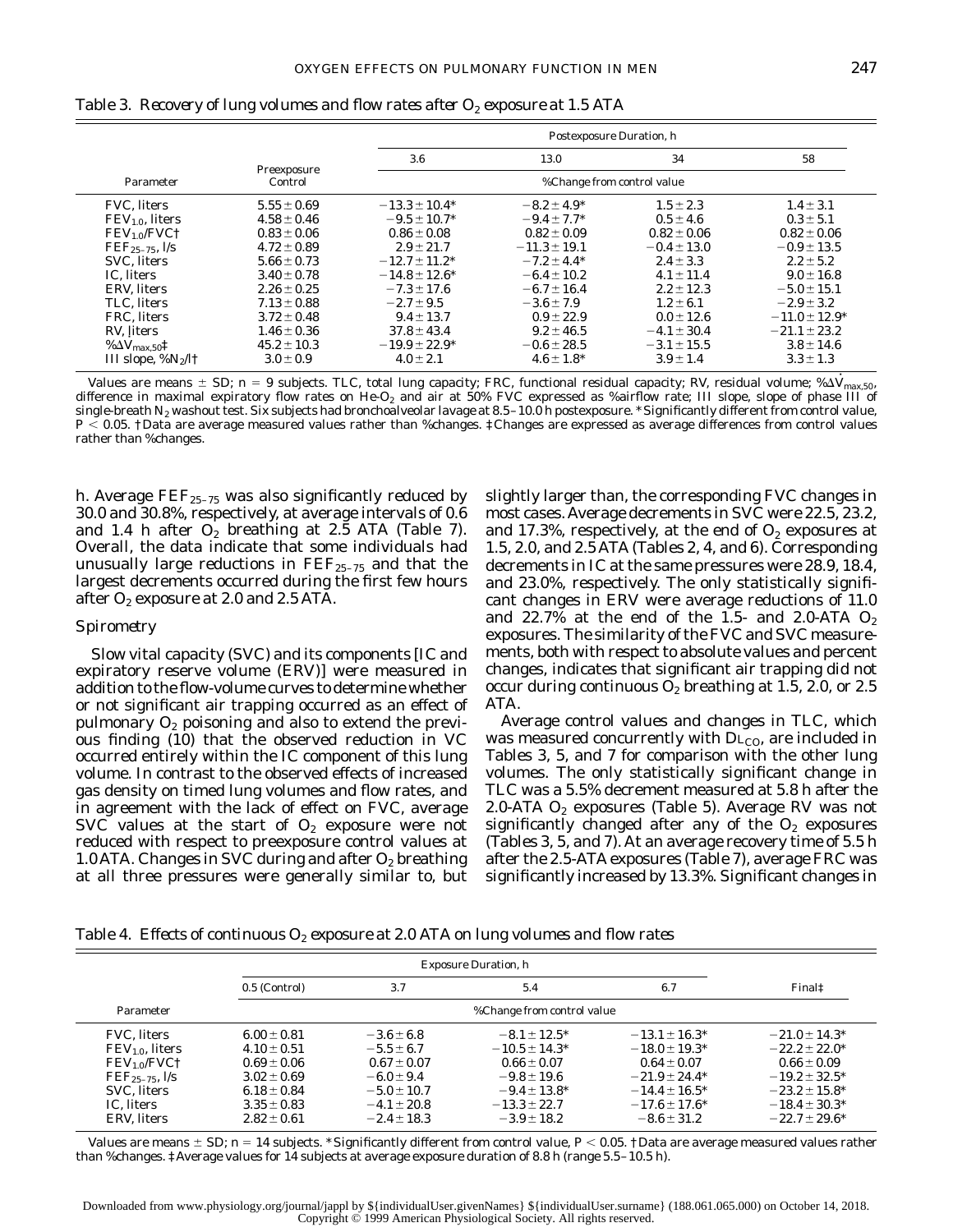|                                      |                        |                    |                    |                    | Postexposure Duration, h   |                  |                 |                   |
|--------------------------------------|------------------------|--------------------|--------------------|--------------------|----------------------------|------------------|-----------------|-------------------|
|                                      |                        |                    | 1.4                | 2.3                | 5.8                        | 12.7             | 30              | 54                |
| Parameter                            | Preexposure<br>Control | End Exposure§      |                    |                    | %Change from control value |                  |                 |                   |
| FVC, liters                          | $5.71 \pm 0.80$        | $-21.9 \pm 11.5^*$ | $-12.6 \pm 14.4*$  | $-5.6 \pm 12.8$    | $-3.9 \pm 4.5$             | $-3.4 \pm 4.2$   | $0.5 \pm 2.3$   | $1.7 \pm 3.4$     |
| $FEV1.0$ , liters                    | $4.47 \pm 0.62$        | $-28.0 \pm 19.0^*$ | $-25.6 \pm 25.2*$  | $-13.2 \pm 15.1*$  | $-8.5 \pm 11.1$            | $-8.6 \pm 8.6$   | $-2.5 \pm 5.4$  | $-0.2 \pm 6.4$    |
| FEV <sub>1.0</sub> /FVC <sup>†</sup> | $0.78 \pm 0.07$        | $0.62 \pm 0.08$    | $0.65 \pm 0.14*$   | $0.72 \pm 0.07*$   | $0.74 \pm 0.08$            | $0.74 \pm 0.07$  | $0.76 \pm 0.08$ | $0.77 \pm 0.07$   |
| $FEF_{25-75}$ , $l/s$                | $4.21 \pm 1.14$        | $-28.2 \pm 31.3*$  | $-32.2 \pm 42.5^*$ | $-25.1 \pm 28.9^*$ | $-11.9 \pm 19.0$           | $-14.3 \pm 15.6$ | $-6.5 \pm 13.1$ | $-2.6 \pm 15.1$   |
| <b>SVC.</b> liters                   | $5.77 \pm 0.76$        | $-24.3 \pm 13.6^*$ | $-15.3 \pm 17.7^*$ | $-8.2 \pm 17.4$    | $-4.1 \pm 4.4$             | $-3.8 \pm 4.2$   | $1.1 \pm 3.2$   | $1.2 \pm 3.4$     |
| IC. liters                           | $3.64 \pm 0.48$        | $-24.3 \pm 18.9*$  | $-22.7 \pm 11.1*$  | $-23.0 \pm 9.5^*$  | $-10.1 \pm 8.5^*$          | $-9.0 \pm 10.2$  | $1.2 \pm 7.6$   | $-8.0 \pm 12.8$   |
| <b>ERV.</b> liters                   | $2.13 \pm 0.40$        | $-21.4 \pm 25.6$   | $1.9 \pm 33.3$     | $18.0 \pm 45.7$    | $6.3 \pm 18.1$             | $4.8 \pm 16.6$   | $1.9 \pm 13.5$  | $15.6 \pm 14.7$   |
| TLC. liters                          | $6.87 \pm 1.03$        | NM                 | NM                 | NM                 | $-5.5 \pm 6.6*$            | $-2.9 \pm 4.9$   | $2.0 \pm 5.7$   | $4.5 \pm 7.7$     |
| FRC. liters                          | $3.24 \pm 0.68$        | NM                 | NM                 | NΜ                 | $0.1 \pm 11.0$             | $4.0 \pm 11.8$   | $3.8 \pm 13.4$  | $18.0 \pm 13.0^*$ |
| RV, liters                           | $1.11 \pm 0.36$        | <b>NM</b>          | NM                 | NM                 | $-13.4 \pm 34.9$           | $0.9 \pm 23.4$   | $10.4 \pm 36.8$ | $21.8 \pm 40.0$   |
| % $\Delta {\rm V}_{\rm max,50}$ ‡    | $43.5 \pm 18.6$        | <b>NM</b>          | NM                 | <b>NM</b>          | $-17.6 \pm 20.7*$          | $-8.4 \pm 21.8$  | $4.3 \pm 21.6$  | $-9.0 \pm 18.5$   |
| III slope, $\%N_2/l \dagger$         | $3.9 \pm 0.8$          | <b>NM</b>          | NM                 | <b>NM</b>          | $5.1 \pm 1.8$              | $4.5 \pm 1.1$    | $4.6 \pm 1.1$   | $4.1 \pm 0.7$     |

Table 5. *Recovery of lung volumes and flow rates after O<sub>2</sub> exposure at 2.0 ATA* 

Values are means  $\pm$  SD;  $n = 8$  subjects. NM, not measured. \*Significantly different from control value,  $P < 0.05$ . †Data are average measured values rather than %changes. ‡Changes are expressed as average differences from control values rather than %changes. §Measured at 2.0 ATA.

FRC that were initially measured  $>50$  h after the  $O_2$ exposures at 1.5 and 2.0 ATA (Tables 3 and 5) were probably unrelated to pulmonary  $O_2$  poisoning.

*Quantitative progression of effects.* Quantitative measurements of the rates of development of pulmonary  $O_2$ -poisoning effects over the range of  $O_2$  pressures presently in use require the identification of pulmonary function indexes that are significantly and progressively reduced during continuous  $O_2$  breathing at those pressures. Lung volumes that fulfilled these criteria included the FVC,  $FEV_{1.0}$ , SVC, and IC (Tables 2, 4, and 6). Average rates of decrease in SVC during  $O<sub>2</sub>$  breathing at 1.5, 2.0, and 2.5 ATA are shown in Fig. 1. Average SVC fell progressively at each  $O_2$  pressure, and the rate of fall increased with elevation of the inspired  $P_{\text{O}_2}$ . Similar response patterns were observed with the FVC,  $FEV<sub>1.0</sub>$ , and IC data. Selection of percent change in SVC as the pulmonary function index for describing rate of development of a pulmonary  $O_2$ -poisoning effect allows the incorporation of data from 10 additional subjects studied previously at 2.0 ATA (10). It also facilitates direct comparisons with similar data obtained in other laboratories (4, 11, 14, 28).

*Pulmonary symptoms.* Most of the subjects studied at 1.5 or 2.0 ATA experienced pulmonary symptoms that included chest pain, cough, chest tightness, and dyspnea. The sequence and individual characteristics of these symptoms were similar to those described previously (10). Individual symptoms were rated as absent (0), mild  $(+1)$ , moderate  $(+2)$ , or severe  $(+3)$  by each subject at regular intervals during  $O_2$  breathing. Although the combination and severity of pulmonary symptoms varied among different individuals, their average intensities were moderately severe by the end of the  $O_2$  exposures at 1.5 and 2.0 ATA (Fig. 1). In contrast, the subjects who breathed  $O_2$  at 2.5 ATA for 5–6 h (Fig. 1), or at 3.0 ATA for 3.5 h (8), had relatively mild symptoms. No pulmonary symptoms occurred during air breathing control experiments that were even longer than the 1.5-ATA  $O_2$  exposures.

*Exceptional degrees of pulmonary effects at 2.5 ATA.* Two of the eight subjects who breathed  $O_2$  for 5–6 h at 2.5 ATA had an early onset of prominent pulmonary effects (Fig. 2). These two subjects had average changes in  $FEV_{1.0}$ ,  $FEF_{25-75}$ , and SVC of about -38, -54, and  $-41\%$ , respectively, at an average exposure duration of 5.2 h, compared with corresponding changes of  $-4$ ,  $+7$ , and  $-9\%$  in the remaining six subjects at 5.8 h of  $O_2$ breathing. Average differences between the two subsets of subjects were even greater during the early recovery period. At postexposure intervals of 0.6 and 1.4 h, the two subjects had progression of the  $\rm{FEV_{1.0}}$  and  $\rm{FEF_{25-75}}$ 

Table 6. *Effects of continuous O<sub>2</sub> exposure at 2.5 ATA on lung volumes and flow rates* 

|                                                                                                                               |                                                                                                                                   | <b>Exposure Duration, h</b>                                                                                                   |                                                                                                                            |                                                                                                                                              |                                                                                                                                                |  |  |  |
|-------------------------------------------------------------------------------------------------------------------------------|-----------------------------------------------------------------------------------------------------------------------------------|-------------------------------------------------------------------------------------------------------------------------------|----------------------------------------------------------------------------------------------------------------------------|----------------------------------------------------------------------------------------------------------------------------------------------|------------------------------------------------------------------------------------------------------------------------------------------------|--|--|--|
|                                                                                                                               | 0.1 (Control)                                                                                                                     | 2.2                                                                                                                           | 3.1                                                                                                                        | 4.9                                                                                                                                          | 5.7                                                                                                                                            |  |  |  |
| Parameter                                                                                                                     |                                                                                                                                   |                                                                                                                               | %Change from control value                                                                                                 |                                                                                                                                              |                                                                                                                                                |  |  |  |
| <b>FVC.</b> liters<br>$FEV1.0$ , liters<br>$FEV1.0/FVC+$<br>$FEF_{25-75}$ , $l/s$<br>SVC. liters<br>IC. liters<br>ERV. liters | $5.92 \pm 0.94$<br>$3.99 \pm 0.54$<br>$0.68 \pm 0.06$<br>$2.85 \pm 0.71$<br>$6.20 \pm 0.88$<br>$3.65 \pm 0.45$<br>$2.55 \pm 0.53$ | $-5.0 \pm 5.8$<br>$-7.2 \pm 5.6$<br>$0.66 \pm 0.05$<br>$-7.8 \pm 13.4$<br>$-3.5 \pm 5.0$<br>$-5.2 \pm 6.6$<br>$-0.3 \pm 13.2$ | $-4.9 \pm 5.2$<br>$-7.5 \pm 3.2$<br>$0.66 \pm 0.07$<br>$-7.8 \pm 8.8$<br>$-5.4 + 5.5$<br>$-6.7 \pm 8.5$<br>$-3.1 \pm 13.8$ | $-12.2 \pm 11.6^*$<br>$-13.8 \pm 14.1*$<br>$0.66 \pm 0.06$<br>$-11.7 \pm 24.5$<br>$-13.4 \pm 13.4*$<br>$-22.3 \pm 12.6^*$<br>$-1.5 \pm 17.7$ | $-13.8 \pm 12.8^*$<br>$-12.8 \pm 17.2^*$<br>$0.68 \pm 0.06$<br>$-8.2 \pm 33.2$<br>$-17.3 \pm 15.5^*$<br>$-23.0 \pm 14.6^*$<br>$-10.6 \pm 20.5$ |  |  |  |

Values are means  $\pm$  SD;  $n$  = 8 subjects. \*Significantly different from control value,  $P$  < 0.05. †Data are average measured values rather than %changes.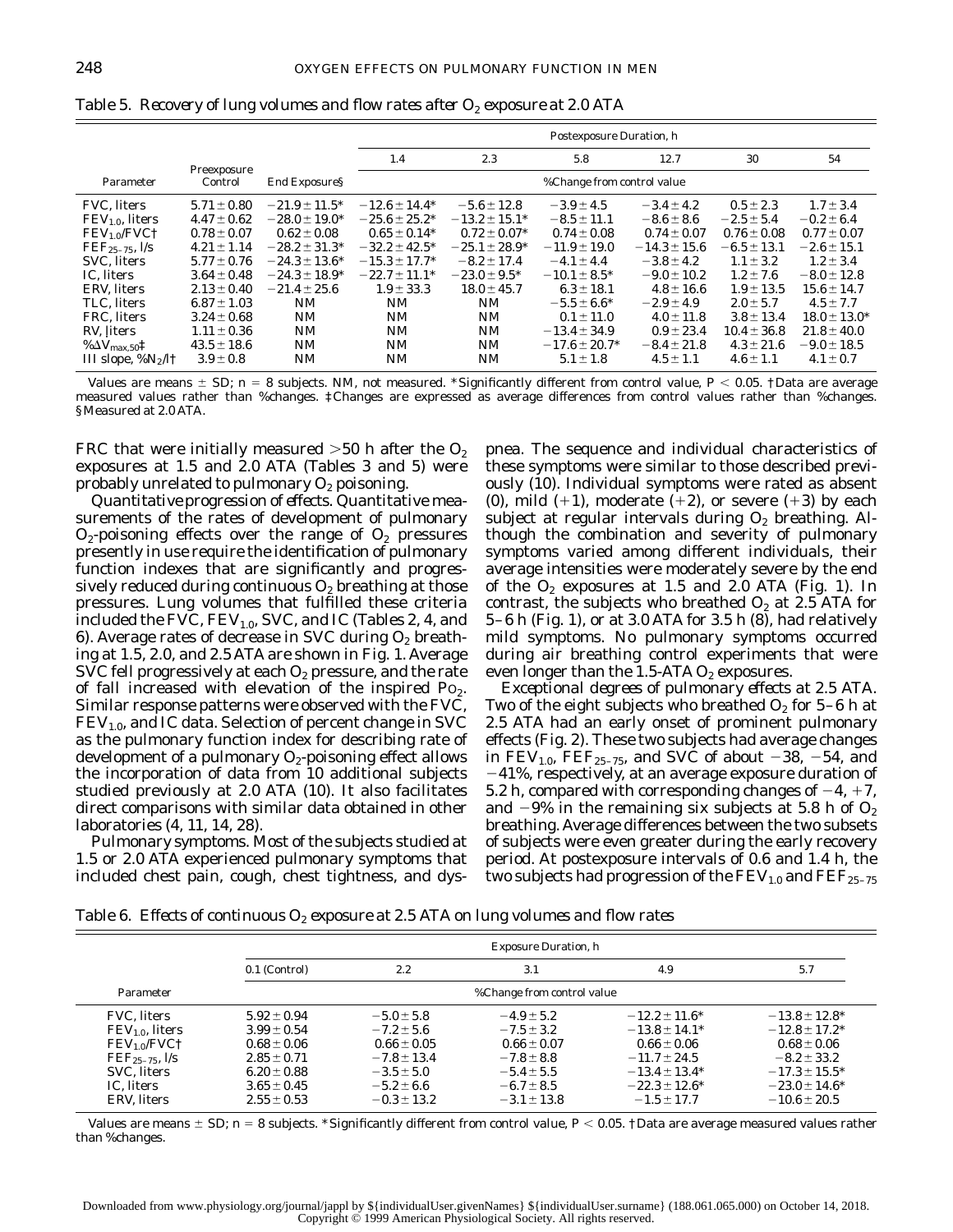|                                      |                 |                   | Postexposure Duration, h |                  |                            |                  |                  |                 |
|--------------------------------------|-----------------|-------------------|--------------------------|------------------|----------------------------|------------------|------------------|-----------------|
|                                      | Preexposure     | 0.6               | 1.4                      | 2.2              | $5.5^{\circ}$              | 10.7             | 34               | 57              |
| Parameter                            | Control         |                   |                          |                  | %Change from control value |                  |                  |                 |
| <b>FVC.</b> liters                   | $5.65 \pm 0.89$ | $-10.8 \pm 16.0*$ | $-11.9 \pm 15.6^*$       | $-3.1 \pm 7.6$   | $-0.8 \pm 6.4$             | $-0.6 \pm 6.5$   | $1.8 \pm 3.5$    | $2.2 \pm 4.1$   |
| $FEV1.0$ , liters                    | $4.62 \pm 0.69$ | $-19.5 \pm 26.9*$ | $-21.7 \pm 29.2^*$       | $-12.2 \pm 24.2$ | $-1.9 \pm 5.6$             | $-1.2 \pm 5.5$   | $0.7 \pm 4.6$    | $0.6 \pm 3.8$   |
| FEV <sub>1.0</sub> /FVC <sup>†</sup> | $0.82 \pm 0.05$ | $0.71 \pm 0.14$   | $0.70 \pm 0.18$          | $0.73 \pm 0.18$  | $0.81 \pm 0.07$            | $0.82 \pm 0.06$  | $0.81 \pm 0.07$  | $0.81 \pm 0.06$ |
| $FEF_{25-75}$ , $I/s$                | $4.68 \pm 1.18$ | $-30.0 \pm 33.6*$ | $-30.8 \pm 34.3*$        | $-18.3 \pm 27.2$ | $-4.5 \pm 5.7$             | $-0.4 \pm 10.3$  | $-3.1 \pm 8.5$   | $-2.6 \pm 7.6$  |
| SVC. liters                          | $5.84 \pm 0.91$ | $-11.4 \pm 20.4*$ | $-9.9 \pm 17.9^*$        | $-3.6 \pm 10.2$  | $-2.0 \pm 6.1$             | $-1.7 \pm 7.1$   | $2.0 \pm 5.7$    | $0.8 \pm 4.0$   |
| IC. liters                           | $3.64 \pm 0.53$ | $-21.1 \pm 21.0*$ | $-23.7 \pm 19.4*$        | $-9.7 \pm 11.4$  | $-15.0 \pm 8.7^*$          | $-10.3 \pm 9.2$  | $-3.4 \pm 4.4$   | $-1.6 \pm 6.9$  |
| ERV. liters                          | $2.20 \pm 0.62$ | $9.1 \pm 39.6$    | $22.2 \pm 58.5$          | $12.7 \pm 40.9$  | $23.7 \pm 28.9$            | $15.6 \pm 19.2$  | $13.2 \pm 16.9$  | $6.7 \pm 14.6$  |
| TLC. liters                          | $7.18 \pm 1.08$ | NM                | <b>NM</b>                | <b>NM</b>        | $-1.4 \pm 2.5$             | $-1.5 \pm 2.3$   | $0.5 \pm 3.8$    | $-1.0 \pm 3.6$  |
| FRC, liters                          | $3.54 \pm 0.78$ | <b>NM</b>         | <b>NM</b>                | NM               | $13.3 \pm 11.0^*$          | $8.2 \pm 9.1$    | $4.6 \pm 9.0$    | $0.1 \pm 8.8$   |
| RV, liters                           | $1.34 \pm 0.34$ | <b>NM</b>         | <b>NM</b>                | <b>NM</b>        | $5.4 \pm 27.6$             | $5.0 \pm 29.9$   | $-1.1 \pm 33.4$  | $-6.4 \pm 20.7$ |
| % $\Delta {\rm V}_{\rm max,50}$ ‡    | $53.4 \pm 15.7$ | <b>NM</b>         | <b>NM</b>                | NM               | $-5.8 \pm 15.5$            | $-20.4 \pm 46.9$ | $-22.1 \pm 34.0$ | $-2.1 \pm 14.2$ |
| III slope, $\%N_2/l \dagger$         | $2.2 \pm 1.0$   | <b>NM</b>         | NM                       | <b>NM</b>        | $2.7 \pm 1.6$              | $2.7 \pm 1.4$    | $2.7 \pm 1.4$    | $3.4 \pm 0.9*$  |

Table 7. *Recovery of lung volumes and flow rates after O2 exposure at 2.5 ATA*

Values are means  $\pm$  SD;  $n = 8$  subjects. \*Significantly different from control value,  $P < 0.05$ . †Data are average measured values rather than percent changes. ‡Changes are expressed as average differences from control values rather than %changes.

decrements to 61–68% and 84–85%, respectively, whereas corresponding SVC reductions were 42–34%. The other six subjects had average decrements ranging from 12–13% for  $\rm{FEF}_{25-75}$  to essentially complete recovery of SVC during the early postexposure period. Both subjects who had large objective changes also had relatively severe pulmonary symptoms near the end of  $O<sub>2</sub>$  breathing and during the first 1–2 recovery hours.

*Recovery from effects of O2 poisoning on pulmonary function.* Average rates of SVC recovery after prolonged  $O_2$  breathing at 2.5, 2.0, and 1.5 ATA are shown in Fig. 3. Data for the *series I* and *II* 2.0-ATA subjects are shown separately. The most rapid recovery rates occurred after breathing  $O_2$  at 2.5 ATA for an average duration of 5.7 h and at 2.0 ATA (*series II*) for 8.4 h. In these two subject groups, SVC increased rapidly during the first 5–10 h of recovery and returned to preexposure control values within 15–30 h. Rate of SVC recovery was slower after an average 17.7-h exposure at 1.5 ATA, but this may have been related, at least in part, to the performance of BAL in six of these subjects at 8.5–10 h of recovery. Although transient reductions in lung volumes and flow rates have been found after BAL (34), average rate of SVC recovery in the six subjects who had this procedure was similar to that in three other 1.5-ATA subjects who did not. In a group of five subjects (*series I*) who breathed O<sub>2</sub> at 2.0 ATA for an average time of 9.1 h, performance of BAL at 8–10 h of recovery was associated with average SVC decrements of 13.6 and 21.5%, respectively, before and after lavage (Fig. 3).

## *Density Dependence of Flow*

The average difference between maximum expiratory flow on He- $O_2$  with respect to that on air breathing at 50% of VC decreased significantly after  $O_2$  breathing at 1.5 or 2.0 ATA by average values of 19.9 and 17.6%, respectively (Tables 3 and 5). After  $O<sub>2</sub>$  breathing at 2.5 ATA, the average difference in maximum flow was reduced by 20.4 and 22.1% at average postexposure intervals of 10.7 and 34 h, respectively, but neither of these changes was statistically significant (Table 7).

The SDs for the 10.7- and 34-h data in Table 7 are unusually large because, in one of the eight subjects, the maximum expiratory flows on  $He-O<sub>2</sub>$  were consistently equal to or lower than the matching air values for these recovery times. This unexpected phenomenon occurred at no other time in this subject and was never observed in any of the other subjects.

There were no statistically significant changes in isoflow volumes that were calculated as part of the density dependence of flow measurements (data not shown). Most of the average postexposure volumes remained within 2% of preexposure control values. The largest observed change was a 3.4% increment at 30 h after the 2.0-ATA (*series II*) exposures.

## *Ventilation Uniformity*

 $N_2$  closing volumes were not significantly changed after  $O<sub>2</sub>$  breathing at any of the three pressures (data not shown). However, the slope of *phase III* increased significantly from an average preexposure value of 3.0 to 4.6%  $N_2/l$  at 13 h after  $O_2$  breathing at 1.5 ATA (Table 3). The *phase III* slope also increased from a control value of 3.9 to 5.1% at 5.8 h after the 2.0-ATA exposures (Table 5), but this change was not statistically significant. It does not appear likely that the delayed rise in *phase III* slope at 57 h after  $O_2$  breathing at 2.5 ATA (Table 7) can be attributed to the prior  $O_2$  exposure.

# *Raw*

There were no statistically significant changes in Raw or specific conductance after exposure to any of the three  $O_2$  pressures.

### *Pulmonary Compliance*

Static compliance at lung volumes near FRC was not significantly changed at average measurement times of 3.6, 5.0, and 5.5 h, respectively, after the  $O_2$  exposures at 1.5, 2.0, and 2.5 ATA. Although many of the observed changes in lung volumes and flow rates had reversed at least partially by the time compliance measurements were obtained, TLC was still significantly reduced in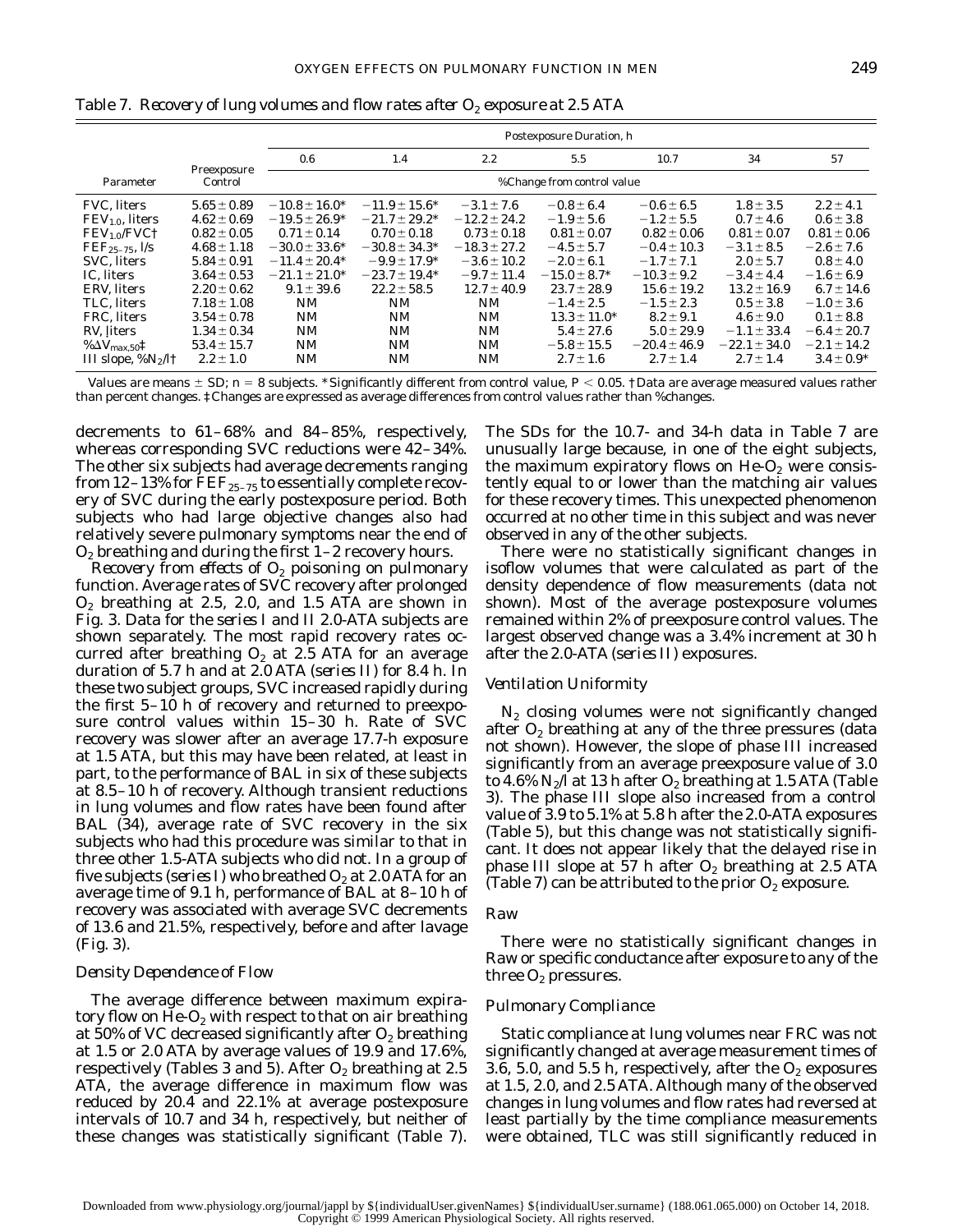

Fig. 1. Rates of development of pulmonary symptoms and slow vital capacity (SVC) decrements during continuous  $O_2$  exposures at 3.0, 2.5, 2.0, and 1.5 ATA. Symptom intensities were determined as overall averages for 4 pulmonary symptoms in 10, 8, 13, and 9 subjects, respectively, at 3.0, 2.5, 2.0, and 1.5 ATA. Numbers of subjects (*n*) included in average SVC data at 2.5, 2.0, and 1.5 ATA are shown. SVC was not measured during 3.0-ATA exposures (8). Of 25 2.0-ATA subjects, 15 were studied as part of Predictive Studies V and 10 were studied in a previous series of experiments (10). Smooth curves were drawn by eye through average SVC data and symptom scores. The mathematical description of the overall data, for derivation of pulmonary oxygen tolerance predictions, is being derived by a log probit, "dose-effect" analysis. At each  $O<sub>2</sub>$  pressure, decrease in SVC started before onset of symptoms and became significant while symptom intensity was still mild. Although average rates of symptom development correlated in general with average rates of SVC reduction, this did not always occur in individual subjects.

the 2.0-ATA subjects. Therefore, compliance measurements at the highest possible lung volume were evaluated to investigate the possibility that decreased compliance may have contributed to the TLC reduction. Both groups of 2.0-ATA subjects (Table 1) were included in this evaluation. One *series I* subject was excluded because he had BAL several hours before his compliance measurements. Compliance measurements preceded BAL in the six other 2.0-ATA *series I* subjects who had this procedure. In the composite group of 14 men, average preexposure control values for total volume and pressure changes during slow inspiration from FRC were 2.78 liters and 15.1 cm $H_2O$ , respectively. This volume added to FRC gave a total lung volume that was 92.6% of the TLC measured by He dilution,

indicating that most subjects did not reach TLC during the very slow inspiration. The average control volumeto-pressure ratio was  $0.189$  l/cmH<sub>2</sub>O. At an average postexposure duration of 5.0 h, average volume, pressure, and volume-to-pressure ratio values were significantly reduced to 2.16 liters  $(-22.2\%)$ , 13.5 cmH<sub>2</sub>O  $(-10.5\%)$ , and 0.166 l/cmH<sub>2</sub>O (-12.1%), respectively. In the same subjects, average TLC and SVC were significantly reduced by 8.0 and 8.9%, respectively.

Interpretation of the observed postexposure changes in lung compliance is aided by comparison of our data with the volume-pressure relationships measured by Turner et al. (35) in normal subjects within the same age range as our subjects. The curve in Fig. 4 shows the relationship of lung volume (expressed as %TLC) to static transpulmonary pressure found by Turner et al. In our subjects, average pre- and postexposure FRC volumes represent 52 and 51%, respectively, of the control TLC volume. Both lung volumes intersect the curve at  $\sim$ 5.5 cmH<sub>2</sub>O. The preexposure total lung volume (92.6% TLC) in our subjects plotted at a transpulmonary pressure of 20.6 cmH<sub>2</sub>O (5.5 + 15.1 cmH<sub>2</sub>O) lies just below the curve (Fig. 4). Applying the same methods to our postexposure data, the total lung vol-



Fig. 2. Pulmonary function changes during and after  $O_2$  breathing at 2.5 ATA for 5–6 h. Average changes in SVC, 1-s forced expired volume (FEV<sub>1.0</sub>), and maximal midexpiratory flow rate (FEF<sub>25-75</sub>) for 2 subjects who had unusually large deficits are compared with corresponding values in 6 other subjects who had much smaller changes. Percent changes during  $O_2$  breathing at 2.5 ATA were calculated from control measurements at start of exposure. Preexposure control measurements at 1.0 ATA were used for postexposure recovery data. *n*, No. subjects.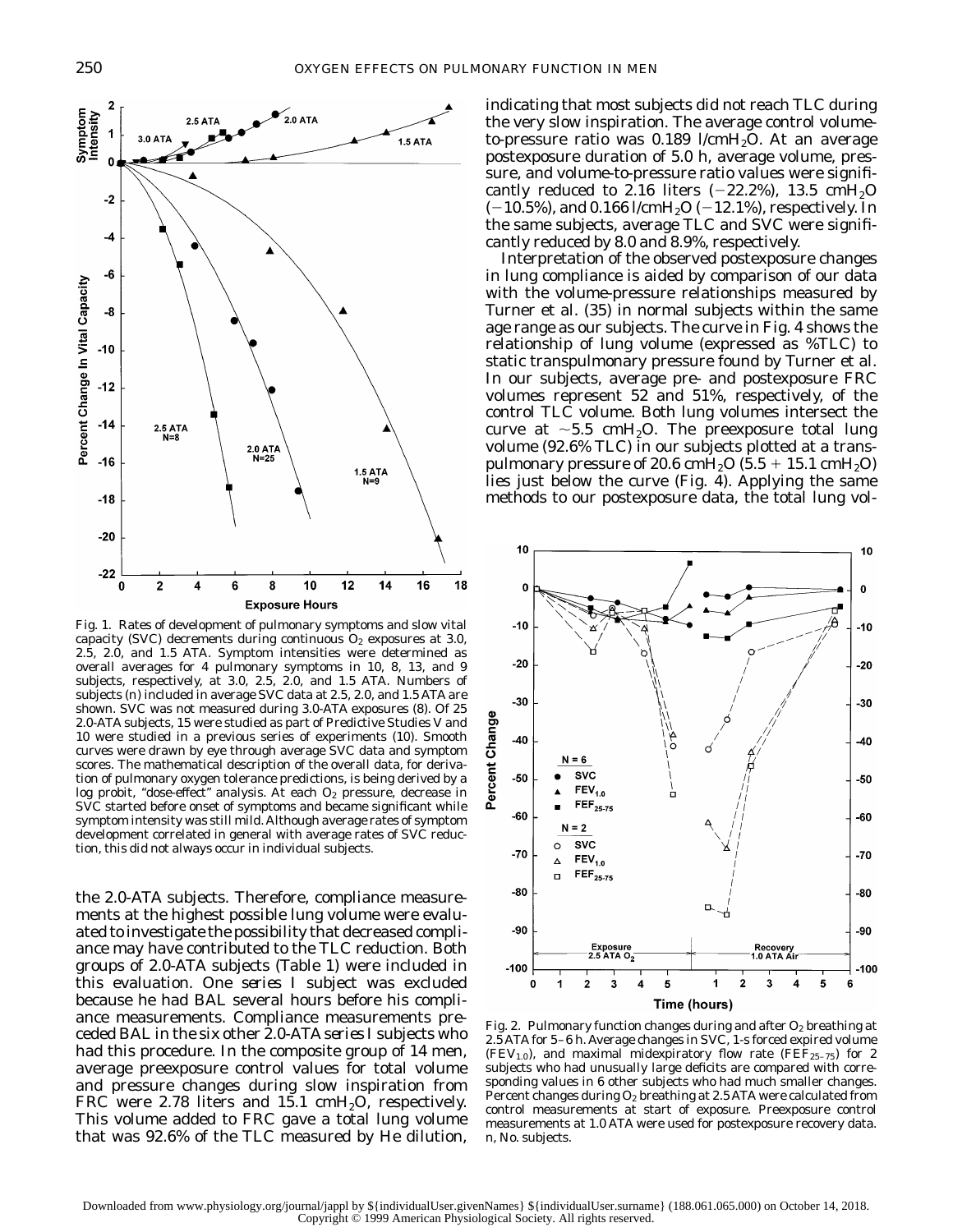

Fig. 3. Average rates of SVC recovery after  $O_2$  exposures at 2.5, 2.0, and 1.5 ATA. BAL, bronchoalveolar lavage. *n*, No. of subjects. See text for discussion.

ume is 82% of the control TLC at a transpulmonary pressure of 19.0 cmH<sub>2</sub>O (5.5 + 13.5 cmH<sub>2</sub>O). The greater deviation of the postexposure point from the curve of Turner et al., which exceeds the change expected from the associated decrease in pressure (1.6  $\text{cmH}_{2}$ O), is consistent with a postexposure reduction in compliance over the upper one-half of the lung. The fact that average SVC was decreased by  ${\sim}23\%$  at the end of  $O_2$  exposure at 2.0 ATA (Table 4) and by only 9% at the time lung compliance was measured indicates that the postexposure point in Fig. 4 may reflect partial recovery from a larger reduction in lung compliance at the end of exposure.

There were no significant changes in lung compliance at near-maximal lung volumes after the  $O<sub>2</sub>$  exposures at 1.5 and 2.5 ATA in agreement with the concurrent observations that average TLC values after these exposures were not significantly different from preexposure control volumes (Tables 3 and 7).

 $D_{LCO}$ 

Both  $D_{LCO}$  and  $D_{L}/V$ A were significantly reduced after the  $O_2$  exposures at 1.5, 2.0, and 2.5 ATA. Average percent reductions in  $D_{\text{L}_{\text{CO}}}$  are shown in Fig. 5, and significant changes are indicated. After the 1.5-ATA

exposures, the  $D_{\text{L}_\text{CO}}$  changes were statistically significant only at 13 h  $(-10.8%)$ , but average values were still reduced by 7.8% at 7 days postexposure. Average changes in DL/VA (not shown) were similar, with a significant 9.6% reduction at 34 h postexposure and a persistent change of  $-8.2\%$  at 7 days. After the  $O_2$ exposures at 2.0 and 2.5 ATA, average  $DL_{CO}$  reductions were statistically significant at all measurement times out to 8–9 days postexposure. Average changes in DL/VA were usually similar quantitatively but were not significant at all measurement points. At 2–4 h after the previously described 3.5-h exposures at 3.0 ATA (8), an average 1.8% decrease in  $D_{\text{L}_{\text{CO}}}$  ( $n = 11$ ) was not statistically significant (Fig. 5). In the subjects who had persistent  $D_{\text{L}_\text{CO}}$  reductions after  $O_2$  exposure, extended follow-up measurements obtained up to 5 mo later in all subjects who were available confirmed recovery to preexposure control levels.

# *Arterial Oxygenation and Acid-Base Balance*

Average values for selected indexes of arterial oxygenation and acid-base state that were measured before, during, and after  $O_2$  exposures at 1.5, 2.0, and 2.5 ATA are summarized in Tables 8–10. Pre- and postexposure measurements were made at rest and during exercise at 100 W on a bicycle ergometer while subjects were breathing air at 1.0 ATA. The selected indexes were also measured during  $O_2$  breathing at the start and end of each exposure. Six subjects who breathed  $O_2$  at 1.5 ATA for an average time of 17.6 h had a significant postexposure fall in arterial  $Po_2$  during exercise (Table 8). Average alveolar-arterial  $Po_2$  differences before and after  $O_2$  exposure were 12.3 and 24.7 Torr, respectively. Arterial oxygenation was not significantly changed during or after the  $O_2$  exposures at 2.0 or 2.5 ATA (Tables 9 and 10). Several statistically significant



Fig. 4. Lung compliance before and after  $O_2$  exposure at 2.0 ATA. See text for discussion. Curve from data of Turner et al. (35) represents average volume-pressure relationships for 20 subjects between ages of 18 and 33 yr. Transpulmonary pressures were measured at lung volumes of 50, 60, 70, 80, 90, and 100% total lung capacity (TLC). FRC, functional residual capacity.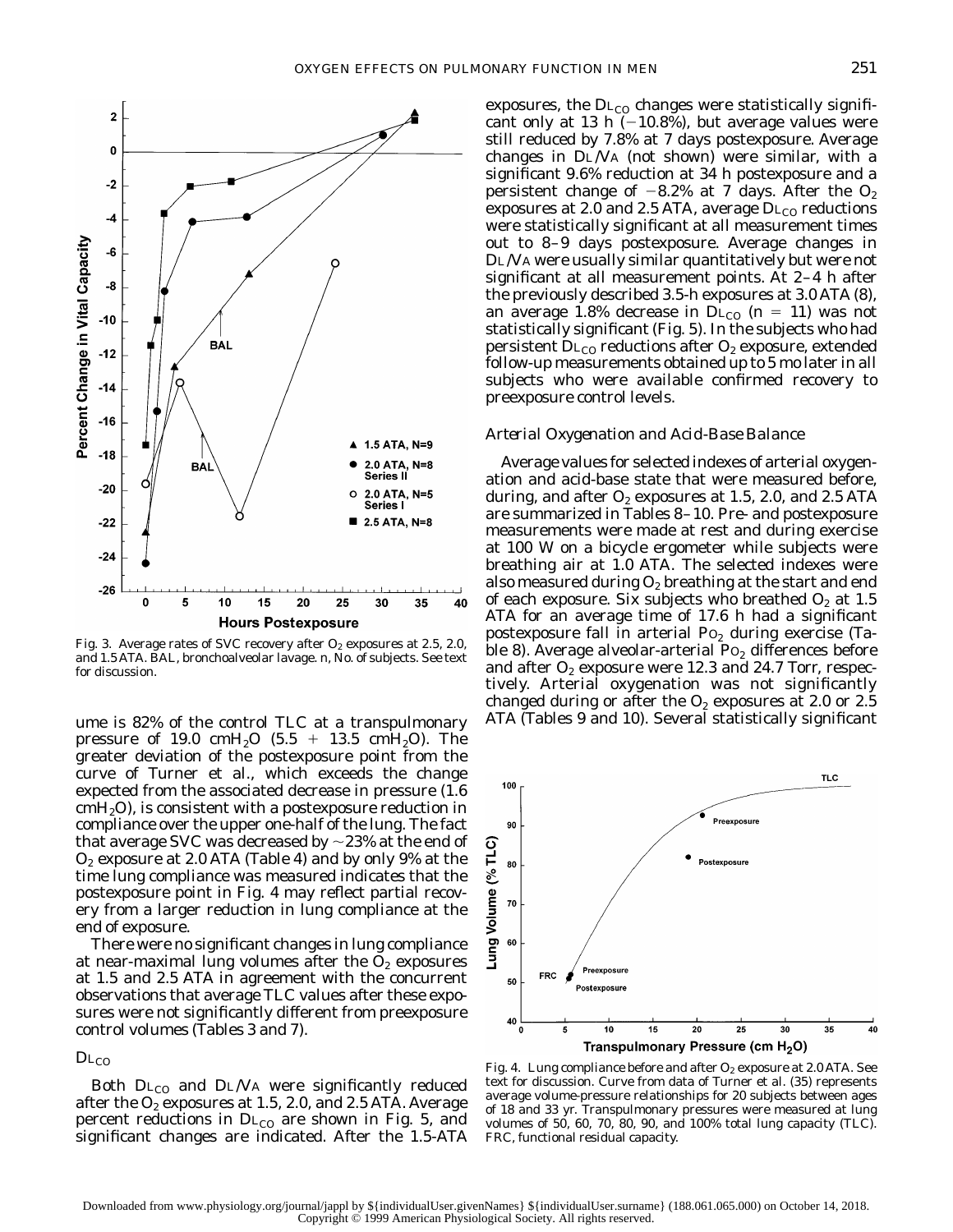

Fig. 5. Pulmonary diffusing capacity for CO after  $O_2$  exposures at 1.5, 2.0, 2.5, and 3.0 ATA. Average percent changes relative to preexposure control values are shown. *n*, No. subjects. \*  $P$  < 0.05.

changes in arterial Pco<sub>2</sub>, pH, or  $HCO_3^-$  were observed under various conditions of exposure (Tables 8–10). All of these changes were quantitatively small and may reflect the duration of exposure as much as any effects of hyperoxygenation.

## *BAL*

Results of BAL procedures and related analyses are summarized in Fig. 6. Although an attempt was made to obtain pre- and postexposure data in the same subjects, this was not always possible. Results were analyzed by one-way ANOVA for different groups. Average BAL fluid return varied from 70 to 80% with no significant differences among the three groups. Average protein concentrations were also unchanged after  $O<sub>2</sub>$ exposure. Neutrophil percent did change significantly from a control value of 0.4 to 16.5 and 9.2% after  $O_2$ exposure at 1.5 and 2.0 ATA, respectively. Alveolar macrophage proportions also changed from a control value of 93.1 to 77.3 and 75.4%, respectively, after the 1.5- and 2.0-ATA exposures. Both changes were statistically significant. Average total cell counts were 9.2, 11.1, and 20.3  $\times$  10<sup>4</sup> in control, 1.5-, and 2.0-ATA groups, but neither of the postexposure changes was

significant. Tracheal erythema was observed in many of the postexposure subjects.

# *Control Exposures to Air at 1.0 ATA*

Control exposure measurements obtained in 5 of the 1.5-ATA subjects ( $\sim$ 6 mo after their O<sub>2</sub> exposures) are summarized in Table 11. These measurements were made with the subjects inside the chamber while breathing humidified air via face mask at 1.0 ATA for an average duration of 19.8 h. Repeated measurements were continued thereafter to simulate a postexposure interval of  $\sim$ 12 h. The initial pulmonary measurements (0.1 h) were made during the early morning hours, and the final measurements (31.7 h) were obtained during the next afternoon. The only statistically significant changes were 3.5 and 4.3% reductions in FVC at the start and end of the control experiments. Corresponding SVC changes of  $+0.1$  and  $-5.4\%$  were not statistically significant. The same five subjects had significant FVC and SVC reductions of 19.7 and 20.5%, respectively, after breathing  $O_2$  at 1.5 ATA for an average duration of 17.8 h.

# *Maximum Respiratory Pressures*

Average changes in maximum respiratory pressures at the end of  $O_2$  exposure at each pressure are summarized in Table 12. Maximum expiratory pressures at both TLC and FRC were significantly reduced by 18.3 and 15.5%, respectively, in subjects after breathing  $O_2$ at 1.5ATAfor an average duration of 17.7 h. Corresponding changes in maximum inspiratory pressures were small and not statistically significant. After breathing  $O<sub>2</sub>$  at 2.0 ATA for an average duration of 9.0 h, subjects' maximum inspiratory pressures at RV and FRC were significantly reduced by 17.8 and 12.8%, respectively. An 11.7% reduction in maximum expiratory pressure at TLC was not statistically significant, and maximum expiratory pressure at FRC was essentially unchanged. There were no significant changes in maximum respiratory pressures after breathing  $O_2$  at 2.5 ATA for an average duration of 5.7 h or after breathing air at 1.0 ATA for an average period of  $\sim$ 20 h.

Table 8. *Arterial oxygenation and acid-base balance before, during, and after continuous O<sub>2</sub> <i>exposure at 1.5 ATA* 

| Condition                      | Alveolar Po <sub>2</sub> ,<br>Torr | Arterial Po <sub>2</sub> ,<br>Torr | $(A-a)Do2$ ,<br>Torr               | Arterial Pco <sub>2</sub> ,<br>Torr | Arterial pH                            | Arterial $HCO3$ ,<br>meq/1         |  |  |
|--------------------------------|------------------------------------|------------------------------------|------------------------------------|-------------------------------------|----------------------------------------|------------------------------------|--|--|
|                                |                                    |                                    | Rest air 1.0 ATA $(n=7)$           |                                     |                                        |                                    |  |  |
| Preexposure<br>Postexposure    | $106.5 \pm 4.4$<br>$101.2 \pm 8.3$ | $94.0 \pm 4.2$<br>$85.4 \pm 15.1$  | $12.5 \pm 3.2$<br>$15.7 \pm 9.3$   | $36.5 \pm 2.6$<br>$37.0 \pm 3.4$    | $7.443 \pm 0.020$<br>$7.422 \pm 0.033$ | $26.8 \pm 2.4$<br>$25.7 \pm 2.0$   |  |  |
|                                |                                    |                                    | Exercise air 1.0 ATA $(n=6)$       |                                     |                                        |                                    |  |  |
| Preexposure<br>Postexposure    | $105.8 \pm 6.6$<br>$107.6 \pm 3.8$ | $93.5 \pm 8.5$<br>$82.9 \pm 9.6^*$ | $12.3 \pm 5.3$<br>$24.7 \pm 8.3^*$ | $39.7 \pm 4.0$<br>$37.1 \pm 2.9$    | $7.382 \pm 0.023$<br>$7.389 \pm 0.032$ | $24.5 \pm 3.1$<br>$23.2 \pm 2.5^*$ |  |  |
| $Rest O_2 1.5 ATA (n=8)$       |                                    |                                    |                                    |                                     |                                        |                                    |  |  |
| Start exposure<br>End exposure | $1.060 \pm 8$<br>$1.063 \pm 7*$    | $970 \pm 59$<br>$962 \pm 73$       | $90 \pm 66$<br>$101 \pm 78$        | $33.2 \pm 7.6$<br>$30.4 \pm 7.6^*$  | $7.444 \pm 0.082$<br>$7.460 \pm 0.090$ | $23.1 \pm 1.7$<br>$21.7 \pm 1.9^*$ |  |  |

Values are means  $\pm$  SD. *n*, No. of subjects; (A-a)D<sub>2</sub>, alveolar-arterial O<sub>2</sub> difference. \*Significantly different from control value,  $P$  < 0.05.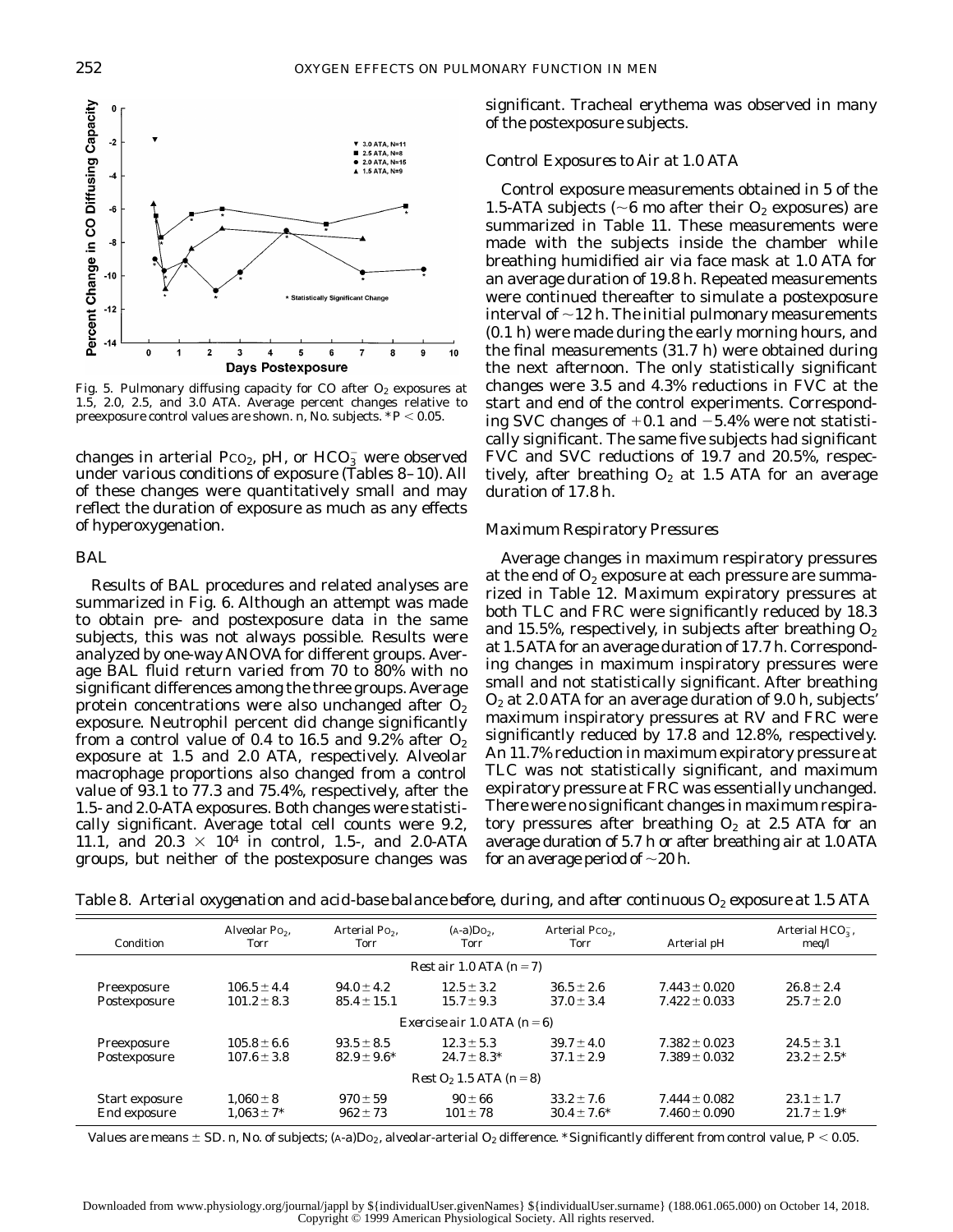| Condition                                       | Alveolar Po <sub>2</sub> ,<br><b>Torr</b> | Arterial Po <sub>2</sub> ,<br><b>Torr</b> | $(A-a)Do2$ ,<br><b>Torr</b>             | Arterial Pco <sub>2</sub> ,<br><b>Torr</b> | Arterial pH                              | Arterial $HCO3$ ,<br>meq/1       |  |  |
|-------------------------------------------------|-------------------------------------------|-------------------------------------------|-----------------------------------------|--------------------------------------------|------------------------------------------|----------------------------------|--|--|
|                                                 |                                           |                                           | Rest air 1.0 ATA $(n=15)$               |                                            |                                          |                                  |  |  |
| Preexposure<br>Postexposure                     | $105.2 \pm 5.9$<br>$101.2 \pm 7.5^*$      | $88.2 \pm 7.1$<br>$86.9 \pm 9.7$          | $17.0 \pm 6.3$<br>$14.2 \pm 8.6$        | $40.4 \pm 2.7$<br>$42.2 \pm 3.1$           | $7.405 \pm 0.019$<br>$7.386 \pm 0.023*$  | $25.5 \pm 1.5$<br>$25.5 \pm 1.0$ |  |  |
|                                                 |                                           |                                           | Exercise air 1.0 ATA ( $n = 15$ )       |                                            |                                          |                                  |  |  |
| Preexposure<br>Postexposure                     | $110.5 \pm 4.1$<br>$109.9 \pm 5.9$        | $89.9 \pm 4.7$<br>$91.0 \pm 6.4$          | $20.6 \pm 6.0$<br>$18.6 \pm 6.8$        | $40.6 \pm 1.8$<br>$40.2 \pm 2.9$           | $7.375 \pm 0.019$<br>$7.375 \pm 0.022$   | $24.1 \pm 1.8$<br>$23.6 \pm 1.8$ |  |  |
|                                                 |                                           |                                           | $Rest O_2 2.0 ATA (n=11)$               |                                            |                                          |                                  |  |  |
| Start exposure<br>End exposure                  | $1,439 \pm 4$<br>$1.437 \pm 4^*$          | $1,342 \pm 39$<br>$1.345 \pm 64$          | $97 \pm 37$<br>$91 \pm 64$              | $34.5 \pm 4.0$<br>$36.6 \pm 4.0^*$         | $7.442 \pm 0.027$<br>$7.415 \pm 0.028^*$ | $23.5 \pm 1.4$<br>$23.5 \pm 1.4$ |  |  |
|                                                 |                                           |                                           | Rest air 1.0 ATA 30-h follow-up $(n=8)$ |                                            |                                          |                                  |  |  |
| Preexposure<br>Follow-up                        | $103.8 \pm 6.7$<br>$102.5 \pm 4.3$        | $85.7 \pm 8.7$<br>$87.8 \pm 5.0$          | $18.2 \pm 5.8$<br>$14.7 \pm 3.5$        | $41.3 \pm 2.4$<br>$41.2 \pm 3.5$           | $7.403 \pm 0.009$<br>$7.401 \pm 0.016$   | $25.3 \pm 1.6$<br>$25.4 \pm 1.8$ |  |  |
| Exercise air 1.0 ATA 30-h follow-up ( $n = 8$ ) |                                           |                                           |                                         |                                            |                                          |                                  |  |  |
| Preexposure<br><b>Follow-up</b>                 | $113.0 \pm 3.6$<br>$113.2 \pm 3.0$        | $89.5 \pm 5.4$<br>$92.1 \pm 5.7$          | $23.5 \pm 5.5$<br>$21.0 \pm 4.0$        | $40.8 \pm 2.3$<br>$40.4 \pm 1.3$           | $7.373 \pm 0.022$<br>$7.372 \pm 0.011$   | $23.4 \pm 2.1$<br>$23.2 \pm 1.0$ |  |  |

Table 9. *Arterial oxygenation and acid-base balance before, during, and after continuous O<sub>2</sub> <i>exposure at 2.0 ATA* 

Values are means  $\pm$  SD. *n*, No. of subjects. \* Significantly different from control value, *P* < 0.05.

### **DISCUSSION**

This study summarizes the average effects on selected indexes of pulmonary function that were measured during and after continuous  $O_2$  breathing at 1.5, 2.0, and 2.5 ATA for durations that produced prominent consequences of pulmonary  $O_2$  poisoning. Another pulmonary component of the integrated series, which described the effects of breathing  $O_2$  at 3.0 ATA for 3.5 h, has been reported previously (8). A major purpose for the performance of the composite study was to obtain data that can be used for the predictive derivation of pressure-duration, dose-response descriptions of toxic  $O<sub>2</sub>$  effects on sensitive indexes of pulmonary function throughout the selected range of conditions. The postexposure data were obtained to describe the relative rates at which functional deficits are reversed on resumption of air breathing at 1.0 ATA. Together with prior studies (4, 9–11, 14, 16, 28, 30), the results provide the basic data that facilitate improved quantitative predictions of  $O_2$  effects in varied pressure-duration exposure combinations (5).

# *Variable Patterns and Degrees of O2 Effects on Pulmonary Function*

All of the  $O_2$  exposures produced significant decrements in pulmonary mechanical function, and the patterns and magnitudes of these effects varied markedly among the different  $Po_2$ -duration combinations. Relative changes in average expiratory and inspiratory lung volumes and flow rates are compared in Fig. 7 to illustrate some of these differences. At the end of the  $O_2$ exposures at 1.5 ATA, the changes in expiratory parameters varied from essentially no change in  $\text{FEF}_{25-75}$  $(-1%)$  to a 25% decrease in peak expiratory flow rate, whereas all four inspiratory parameters were decreased by 22–23%. At the end of the 2.0-ATA exposures, statistically significant decrements in all four expiratory parameters ranged from 19 to 22%, and forced inspiratory vital capacity was similarly decreased by 22%, but forced inspiratory volume in 1 s, peak inspiratory flow rate, and maximal inspiratory flow rate at 50% of inspired volume were reduced by 33,

Table 10. *Arterial oxygenation and acid-base balance before, during, and after continuous O2 exposure at 2.5 ATA*

| Condition                      | Alveolar Po <sub>2</sub> ,<br>Torr | Arterial Po <sub>2</sub> ,<br>Torr | $(A-a)Do2$ ,<br><b>Torr</b>      | Arterial Pco <sub>2</sub> ,<br><b>Torr</b> | Arterial pH                            | Arterial $HCO3$ ,<br>meq/         |
|--------------------------------|------------------------------------|------------------------------------|----------------------------------|--------------------------------------------|----------------------------------------|-----------------------------------|
|                                |                                    |                                    | Rest air $1.0$ ATA ( $n = 7$ )   |                                            |                                        |                                   |
| Preexposure<br>Postexposure    | $103.4 \pm 5.5$<br>$103.0 \pm 7.4$ | $91.6 \pm 4.9$<br>$89.1 \pm 10.3$  | $11.8 \pm 5.4$<br>$13.9 \pm 6.6$ | $38.2 \pm 3.7$<br>$39.5 \pm 4.7$           | $7.428 \pm 0.022$<br>$7.403 \pm 0.037$ | $24.9 \pm 1.1$<br>$24.4 \pm 1.3$  |
|                                |                                    |                                    | Exercise air 1.0 ATA $(n=8)$     |                                            |                                        |                                   |
| Preexposure<br>Postexposure    | $104.4 \pm 3.7$<br>$105.1 \pm 4.5$ | $88.4 \pm 4.3$<br>$86.2 \pm 6.2$   | $16.0 \pm 2.0$<br>$18.9 \pm 4.1$ | $41.2 \pm 1.9$<br>$40.2 \pm 2.4$           | $7.382 \pm 0.016$<br>$7.384 \pm 0.017$ | $24.2 \pm 1.4$<br>$23.7 \pm 1.4*$ |
|                                |                                    |                                    | $Rest O_2 2.5 ATA (n=8)$         |                                            |                                        |                                   |
| Start exposure<br>End exposure | $1.807 \pm 7$<br>$1.807 \pm 7$     | $1.697 \pm 45$<br>$1.735 \pm 56$   | $110 + 48$<br>$72 \pm 52$        | $33.1 \pm 2.0$<br>$33.5 \pm 2.1$           | $7.465 \pm 0.026$<br>$7.445 \pm 0.041$ | $23.5 \pm 1.8$<br>$22.9 \pm 2.5$  |

Values are means  $\pm$  SD. *n*, No. of subjects. \* Significantly different from control value, *P* < 0.05.

Copyright © 1999 American Physiological Society. All rights reserved.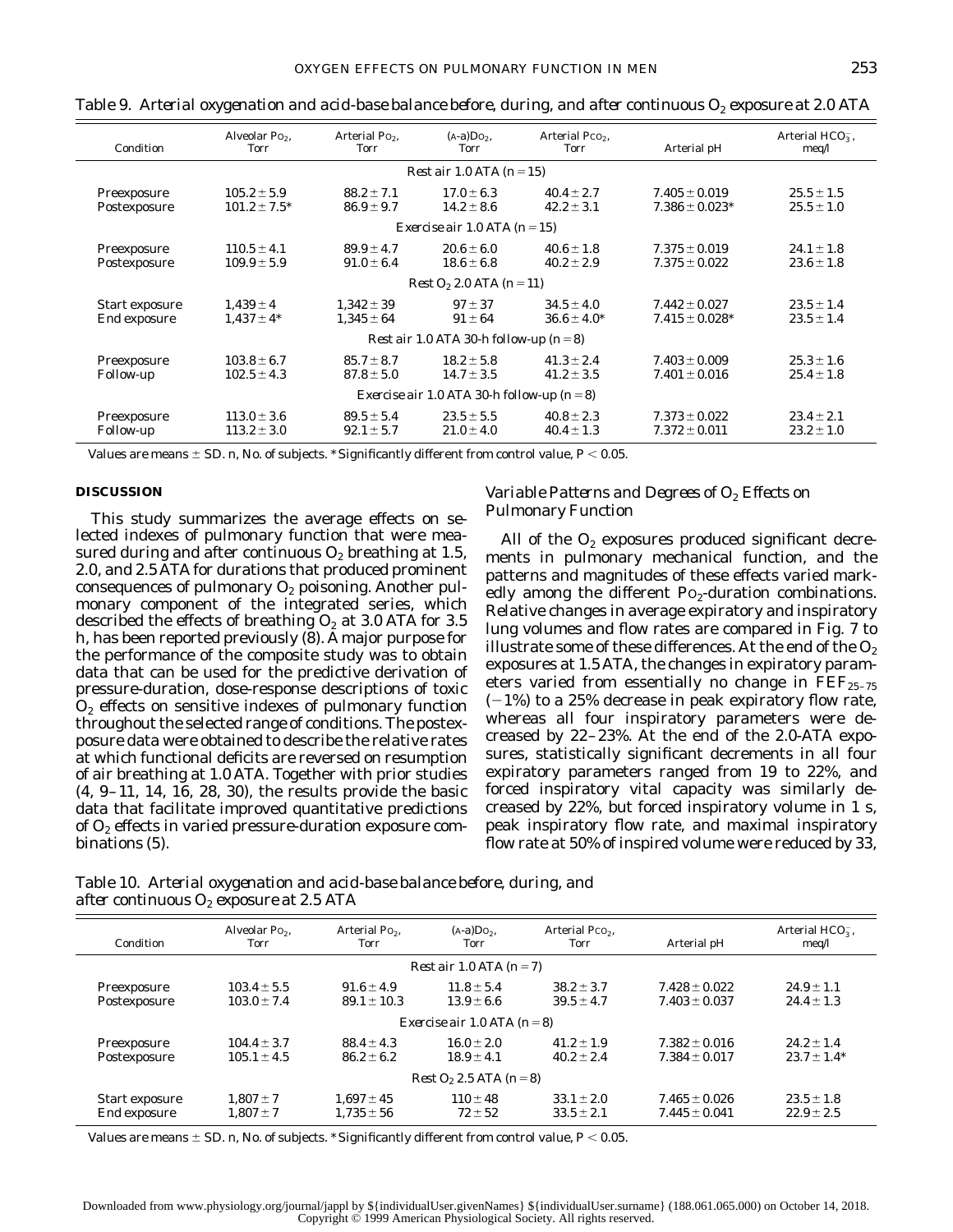

Average values  $\pm$  SE are shown. Numbers of subjects included in each average are shown in parentheses. Postexp, postexposure.  $*P < 0.05$ .

34, and 39%, respectively. Inspiratory flow rate reductions that exceeded the corresponding expiratory deficits were also found previously after  $O_2$  breathing at 2.0 ATA (10). The relatively large decrements in inspiratory flow rates found in the present subjects are in

accord with the concurrent 18% reduction in maximum inspiratory pressure at 2.0 ATA (Table 12).

In contrast to the predominant effects on lung inspiratory function observed at the end of the 2.0-ATA  $O_2$ exposures, several indexes of lung expiratory function

|  |  |  |  |  | Table 11. Pulmonary function during air breathing at 1.0 ATA |  |
|--|--|--|--|--|--------------------------------------------------------------|--|
|--|--|--|--|--|--------------------------------------------------------------|--|

|                                     |                        |                  | <b>Exposure Duration, h</b> |                            |                 |                  |  |  |
|-------------------------------------|------------------------|------------------|-----------------------------|----------------------------|-----------------|------------------|--|--|
|                                     |                        | 0.1              | 8.0                         | 17.5                       | 22.8            | 31.7             |  |  |
| Parameter                           | Preexposure<br>Control |                  |                             | %Change from control value |                 |                  |  |  |
| <b>FVC.</b> liters                  | $5.29 \pm 0.77$        | $-3.5 \pm 4.2^*$ | $-0.8 \pm 0.9$              | $-2.8 \pm 1.2$             | $-0.3 \pm 1.2$  | $-4.3 \pm 1.7^*$ |  |  |
| $FEV1.0$ , liters                   | $4.31 \pm 0.48$        | $-4.3 \pm 2.3$   | $-1.1 \pm 2.8$              | $-2.8 \pm 2.5$             | $0.7 \pm 3.0$   | $-2.9 \pm 5.7$   |  |  |
| $FEV1.0/FVC$ †                      | $0.82 \pm 0.04$        | $0.81 \pm 0.06$  | $0.82 \pm 0.06$             | $0.82 \pm 0.06$            | $0.82 \pm 0.05$ | $0.83 \pm 0.05$  |  |  |
| $\text{FEF}_{25-75}$ , $\text{I/s}$ | $4.29 \pm 0.51$        | $-3.5 \pm 9.8$   | $0.7 \pm 9.5$               | $-2.4 \pm 8.7$             | $5.5 \pm 9.8$   | $2.1 \pm 13.3$   |  |  |
| SVC. liters                         | $5.33 \pm 0.64$        | $0.1 \pm 4.3$    | $-0.1 \pm 2.8$              | $0.0 \pm 5.3$              | $0.0 \pm 4.8$   | $-5.4 \pm 4.5$   |  |  |
| IC. liters                          | $3.36 \pm 0.73$        | $-1.5 \pm 10.2$  | $3.6 \pm 19.3$              | $0.6 \pm 13.1$             | $-1.5 \pm 12.9$ | $-4.6 \pm 10.5$  |  |  |
| <b>ERV.</b> liters                  | $1.97 \pm 0.38$        | $4.4 \pm 16.8$   | $-5.4 \pm 21.5$             | $-0.5 \pm 11.4$            | $1.5 \pm 9.3$   | $-8.0 \pm 11.6$  |  |  |
| TLC. liters                         | $6.55 \pm 1.13$        | NM               | <b>NM</b>                   | <b>NM</b>                  | $0.9 \pm 1.9$   | $-4.2 \pm 5.4$   |  |  |
| FRC. liters                         | $3.19 \pm 0.77$        | NM               | NM                          | <b>NM</b>                  | $2.9 \pm 13.4$  | $-5.3 \pm 17.5$  |  |  |
| RV, liters                          | $1.22 \pm 0.62$        | NM               | <b>NM</b>                   | <b>NM</b>                  | $4.3 \pm 20.0$  | $-2.5 \pm 30.2$  |  |  |
| % $\Delta V_{\rm max,50}$ ‡         | $45.2 \pm 13.9$        | <b>NM</b>        | <b>NM</b>                   | <b>NM</b>                  | $10.6 \pm 19.0$ | $8.4 \pm 23.9$   |  |  |
| III slope, $\%N_2/l \dagger$        | $2.7 \pm 2.9$          | NΜ               | <b>NM</b>                   | <b>NM</b>                  | $1.8 \pm 1.4$   | $3.0 \pm 1.5$    |  |  |

Values are means  $\pm$  SD;  $n = 5$  subjects. \*Significantly different from control value,  $P < 0.05$ . †Data are average measured values rather than %changes. ‡Changes expressed as average differences from control values rather than %changes.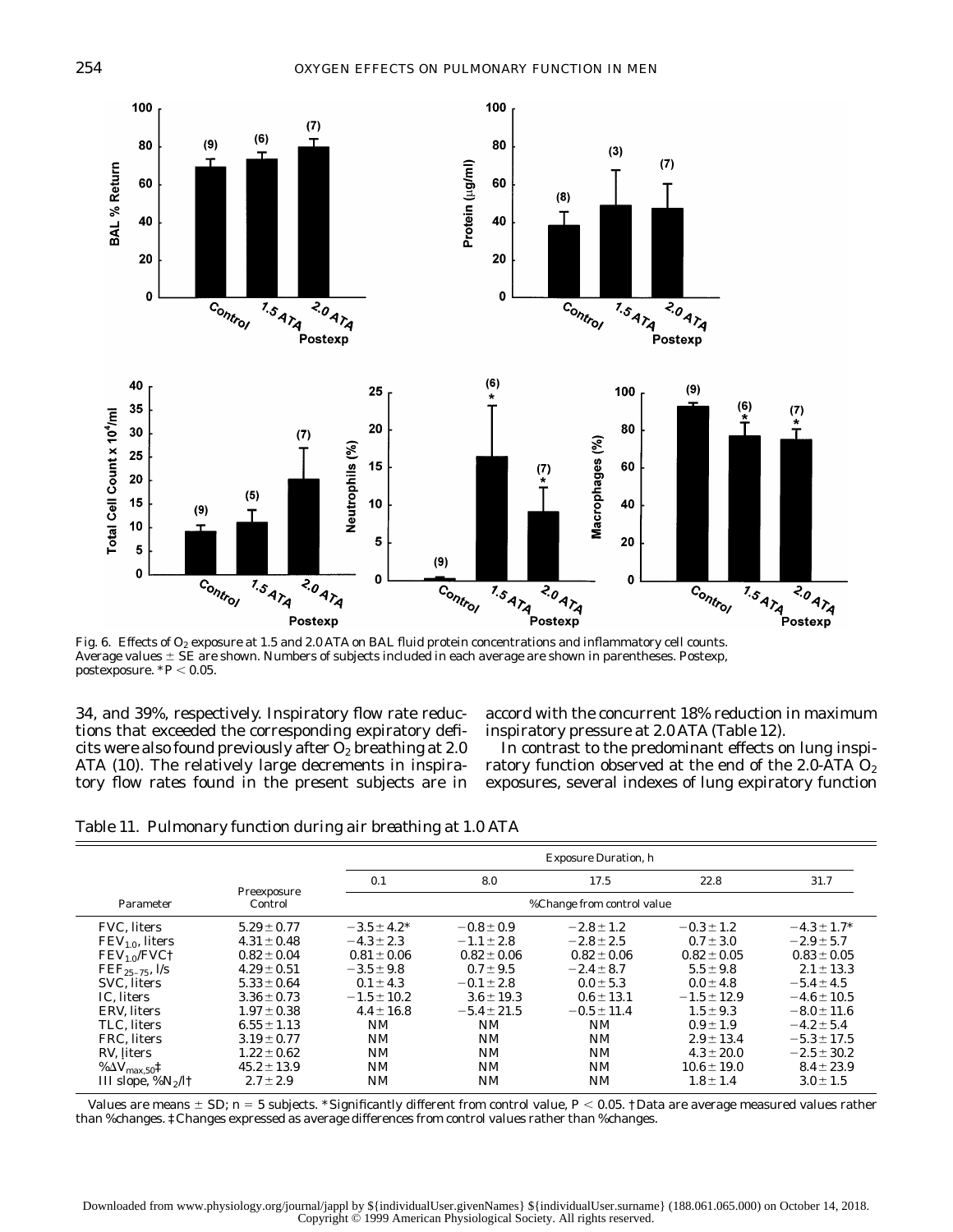| ×  | ×  |
|----|----|
| ۰. | ۰. |

|                                                 | Preexposure                                                                  |                                                                                 | <b>End Exposure</b>                     |  |
|-------------------------------------------------|------------------------------------------------------------------------------|---------------------------------------------------------------------------------|-----------------------------------------|--|
| Parameter                                       | Control                                                                      | Change                                                                          | %Change†                                |  |
| 1.5 ATA $O_2$ (n = 9)                           |                                                                              |                                                                                 |                                         |  |
| MIP (RV)<br>MIP (FRC)<br>MEP (TLC)<br>MEP (FRC) | $118.5 \pm 36.4$<br>$109.4 \pm 32.1$<br>$112.3 \pm 23.0$<br>$93.8 \pm 19.7$  | $-4.2 \pm 14.5$<br>$0.5 \pm 20.6$<br>$-20.5 \pm 23.4*$<br>$-14.5 \pm 16.0*$     | $-3.5$<br>0.4<br>$-18.3$<br>$-15.5$     |  |
| 2.0 ATA $O_2$ (n = 11)                          |                                                                              |                                                                                 |                                         |  |
| MIP (RV)<br>MIP (FRC)<br>MEP (TLC)<br>MEP (FRC) | $132.3 \pm 24.8$<br>$118.5 \pm 20.7$<br>$133.7 \pm 38.6$<br>$120.6 \pm 22.7$ | $-23.5 \pm 22.5^*$<br>$-15.2 \pm 16.6^*$<br>$-15.6 \pm 27.2$<br>$-1.5 \pm 21.4$ | $-17.8$<br>$-12.8$<br>$-11.7$<br>$-1.2$ |  |
| 2.5 ATA $O_2$ (n = 8)                           |                                                                              |                                                                                 |                                         |  |
| MIP (RV)<br>MIP (FRC)<br>MEP (TLC)<br>MEP (FRC) | $135.6 \pm 39.8$<br>$122.0 \pm 32.5$<br>$149.2 \pm 54.7$<br>$120.3 \pm 31.9$ | $4.1 \pm 24.8$<br>$-6.2 \pm 18.6$<br>$-14.3 \pm 27.5$<br>$2.0 \pm 10.3$         | 3.0<br>$-5.1$<br>$-9.6$<br>1.7          |  |
| 1.0 ATA air $(n=5)$                             |                                                                              |                                                                                 |                                         |  |
| MIP (RV)<br>MIP (FRC)<br>MEP (TLC)<br>MEP (FRC) | $112.1 \pm 32.5$<br>$85.9 \pm 22.9$<br>$102.0 \pm 14.6$<br>$89.7 \pm 16.7$   | $-3.4 \pm 17.4$<br>$6.6 \pm 8.3$<br>$-1.3 \pm 20.4$<br>$1.8 \pm 19.1$           | $-3.0$<br>7.7<br>$-1.3$<br>2.0          |  |

Table 12. *Effects of O2 exposure on maximum respiratory pressures*

Values are means  $\pm$  SD expressed in cmH<sub>2</sub>O. *n*, No. of subjects; MIP (RV), maximum inspiratory pressure at residual volume; MIP (FRC), maximum inspiratory pressure at functional residual capacity; MEP (TLC), maximum expiratory pressure at total lung capacity; MEP (FRC), maximum expiratory pressure at functional residual capacity. \*Significantly different from control value,  $P < 0.05$ . †Calculated from average change with respect to average control value.

were most affected in the two subjects who had the largest pulmonary function changes at 1.4 h after cessation of  $O_2$  breathing at 2.5 ATA (Figs. 2 and 7). Although average FVC and forced inspiratory vital capacity decrements for these two individuals were nearly identical, the average changes in  $FEV<sub>1.0</sub>$ , peak expiratory flow rate, and  $\bar{\mathrm{FEF}}_{25-75}$  greatly exceeded the corresponding inspiratory reductions (Fig. 7). Average changes for the other six subjects at 1.4 h after the 2.5 ATA exposures ranged from  $-4$  to  $-13\%$  for the expiratory parameters (Fig. 2) and from  $-2$  to  $+1\%$  for the inspiratory values. Maximum respiratory pressures for the two subjects represented in Fig. 7 did not differ significantly from the average values for all eight subjects (Table 12).

Yet another pattern of changes in pulmonary function (not shown in Fig. 7) was found in a subject who convulsed after breathing  $O_2$  for 3 h at 3.0 ATA (8). With respect to preexposure control values, results of flowvolume curves performed 4 h after the convulsion indicated that this subject had increased his maximal flow rates during early expiration (25% of expired volume) and early inspiration (25% of inspired volume) by 33 and 83%, respectively. Corresponding average flow rates in 12 other subjects who did not convulse during 3.5-h exposures at 3.0 ATA were reduced by 12 and 4%, respectively. Bronchodilation induced by sympathetic stimulation may have been the basis for the unusual postconvulsion results.

# *Direct and Indirect Effects of Pulmonary O2 Toxicity*

It is well established that the effects of  $O_2$  toxicity are initiated by the propagation of  $O_2$ -derived free radicals that interact with nearby enzymes and cellular constituents (5, 21). However, these direct effects induce and are accompanied by cellular and tissue reactions that are poorly defined and cannot now be distinguished from the initial biochemical events. Evaluation of the subsequent pulmonary function deficits is further complicated by the fact that they represent responses to a composite of direct and indirect toxic effects along with the consequences of these effects. Although it will not be possible to fully define the pathological origins of the functional deficits found in our subjects, reasonable cause and effect associations for some of our observations can be made and probable targets for the earliest effects of pulmonary  $O_2$  toxicity can be identified.

*Acute inflammatory effects.* The increased percentages of neutrophils found postexposure in BAL fluid (Fig. 6), tracheal erythema, and associated symptoms of tracheal irritation (Fig. 1) are all consistent with acute inflammatory responses to prolonged  $O<sub>2</sub>$  breathing at 1.5 and 2.0 ATA. Lavage fluid protein concentrations were not increased postexposure (Fig. 6). Our results differ from those of Davis et al. (12), who found an increased albumin concentration with no changes in lung inflammatory cells in subjects who breathed  $O_2$  at 1.0 ATA for an average period of 17 h. There are important differences between the two studies with respect to both the relative degrees of pulmonary  $O_2$ poisoning and the timing of BAL procedures. The 1.0-ATA subjects had BAL immediately after  $O_2$  exposure and had no pulmonary function measurements for at least 2 wk (12). Breathing  $O_2$  at 1.0 ATA for 17 h would be expected to decrease VC by  $<5\%$  (14). Our subjects had more severe  $O_2$  exposures, but BAL was delayed for average postexposure intervals of 9.4 and 7.3 h after  $O_2$  breathing at 1.5 and 2.0 ATA, respectively, to allow time for extensive postexposure measurements of pulmonary function. It is also possible that the divergent results of the two studies may reflect responses to different combinations of  $O<sub>2</sub>$  pressure and exposure duration such as those illustrated in Fig. 7.

The seven subjects who had BAL after  $O_2$  exposure at 2.0 ATA also had measurements of 24-h urine desmosine contents as a possible index of acute lung injury. Frozen samples of urine collections from our subjects were analyzed in a different laboratory by Starcher et al. (32). Unexpectedly, urine desmosine content was significantly reduced on the day of exposure and one day postexposure, with partial recovery on the second postexposure day. These results are consistent with decreased elastin degradation despite the increased percentage of neutrophils in BAL fluid. They are also consistent with the observation that human neutrophil  $\beta_2$ -integrin-dependent adherence is reversibly inhibited by hyperbaric  $O_2$  exposure (33).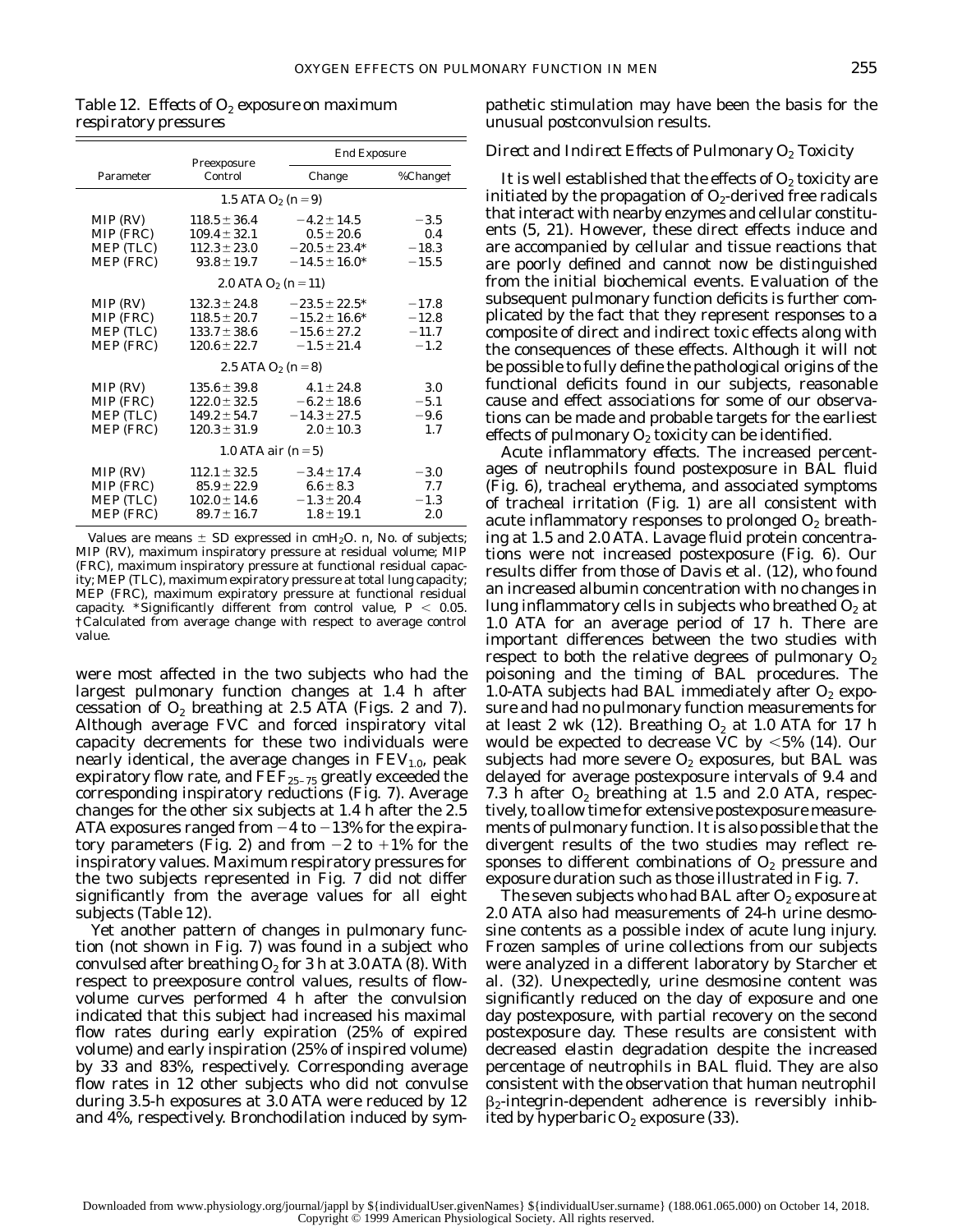Fig. 7. Average changes in expiratory and inspiratory lung volumes and flow rates after  $O_2$  exposures at 1.5, 2.0, and 2.5 ATA. *n*, No. subjects; FVC, forced vital capacity; PEFR, peak expiratory flow rate; FIVC, forced inspiratory vital capacity;  $FIV_{1.0}$ , forced inspiratory volume in 1 s; PIFR, peak inspiratory flow rate;  $FIF<sub>50%</sub>$ , maximal inspiratory flow rate at 50% of inspired volume. See text

for discussion.  $* \vec{P}$  < 0.05.



*Pulmonary-central nervous system interaction.* It is considered probable that the unusually early onset, prominent magnitude, and rapid reversal of the effects found in two of the 2.5-ATA subjects (Fig. 2) are consistent with an exacerbation of localized manifestations of pulmonary  $O_2$  poisoning by interaction with concurrent effects of  $O<sub>2</sub>$  toxicity on the central nervous system. Interaction of pulmonary and neurological effects of  $O_2$  toxicity has been well documented in animal studies (9), but not yet in humans. The form of pulmonary-neurological interaction that has been demonstrated most clearly in animals is an augmentation of direct toxic effects and superimposed lung tissue reactions by the severe sympathetic discharge induced by  $O_2$  convulsions (2). As stated above, a relatively mild form of such an interaction may have occurred in a subject who convulsed while breathing  $O_2$  at 3.0 ATA (8).

Although none of the subjects convulsed during  $O_2$ breathing at 2.5 ATA, some other form of pulmonaryneurological interaction may have occurred. Vagally induced narrowing of peripheral airways could have contributed to the large decrements in  $FEV<sub>1.0</sub>$  and  $\text{FEF}_{25-75}$  that occurred in the two subjects at 2.5 ATA (Fig. 2), as well as the rapid onset and reversal of these effects. Although there is no direct evidence of vagally induced bronchoconstriction, some of the observed cardiac responses to  $O<sub>2</sub>$  exposure could reflect prominent vagal influences. One subject had a syncopal episode associated with extreme bradycardia during  $O<sub>2</sub>$  breathing at 3.0 ATA (29). In another subject, who breathed  $O_2$ at 2.0 ATA for 8 h, complete blunting of the reflex tachycardia that occurs in response to active standing was found at 2 h postexposure (29). The demonstration that vagally induced bradycardia occurs during  $O_2$ breathing at 1.0 ATA (15) indicates that both of the cardiac events observed at higher  $O<sub>2</sub>$  pressures may represent augmentation of vagal influences on cardiac function.

*Effects on peripheral airways.* Evidence that the larger airways did not contribute significantly to the observed reductions in midexpiratory flow rates is provided by the absence of significant changes in Raw or specific airway conductance after any of the  $O_2$ exposures. The occurrence of relatively large decrements in  $\text{FEF}_{25-75}$  concurrently with smaller percent changes in FVC and  $FEV_{1.0}$  after breathing  $O_2$  at 2.0 and 2.5 ATA (Tables 5 and 7), as well as after the previously reported 3.0-ATA exposures (8), lends further support to an increased small airway Raw (26). The significant reductions in density dependence of flow that were found after  $O_2$  breathing at 1.5 and 2.0 ATA (Tables 3 and 5) are also considered to be consistent with flow limitation in peripheral airways, where normally laminar flow is less density dependent than in larger more proximal airways where flow is normally turbulent (13).

The relative changes in FEF $_{\rm 25-75}$  over the range of  $\rm O_2$ pressures shown in Fig. 7 are consistent with a progressive narrowing of peripheral airways at higher  $O_2$ pressures, probably via an interaction of direct pulmonary effects with indirect central nervous system effects of  $O_2$  toxicity. Average values of  $\text{FEF}_{25-75}$  varied from no change at the end of the 1.5-ATA exposures (Fig. 7), to a statistically significant reduction of 19% at the end of  $O_2$  breathing at 2.0 ATA, to a maximal decrease of 85% at 1.4 h postexposure in the two subjects who had the largest changes at 2.5 ATA (Figs. 2 and 7).

*Effects on lung compliance.* Static compliance at near-maximal lung volumes was significantly reduced after the  $O_2$  exposures at 2.0 ATA (Fig. 4). A previous group of five subjects who breathed  $O_2$  at 2.0 ATA for an average duration of 9.3 h (16) had a significant 16% reduction in dynamic lung compliance measured during normal tidal breathing. In two subjects who breathed  $O<sub>2</sub>$  at 1.0 ATA for 30 and 48 h (4), dynamic compliance measured over full VC breaths was reduced by 50 and 22%, respectively. Most of the human subjects studied in this laboratory and elsewhere (4) have had relatively small and clinically insignificant reductions in lung compliance under conditions that were necessarily limited to the production of early, reversible degrees of pulmonary  $O_2$  poisoning. However, extensive animal investigation has shown that decreased compliance is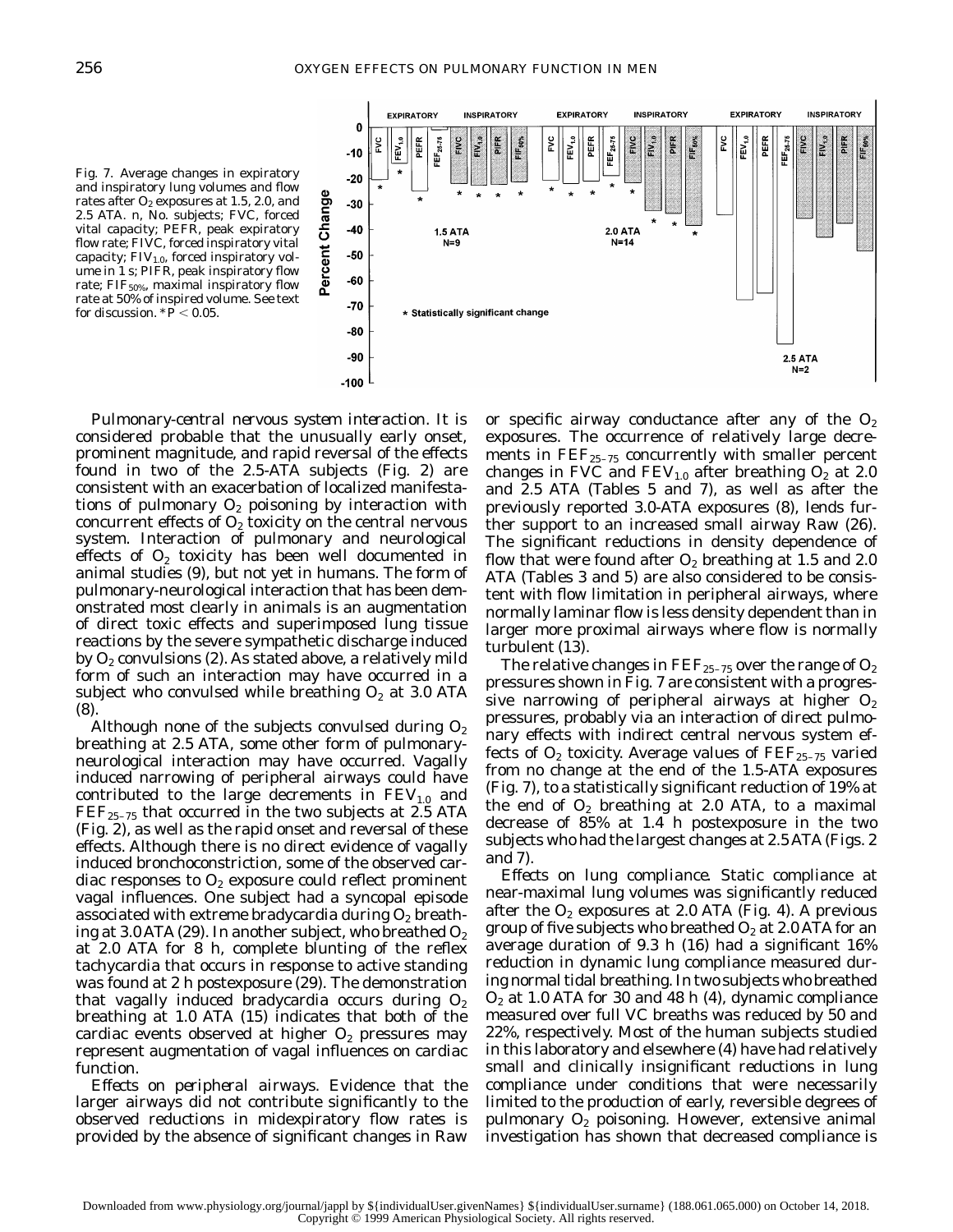consistently produced by severe to near-lethal degrees of pulmonary  $O_2$  toxicity (9).

Burger and Mead (3) showed that 3 h of quiet  $O_2$ breathing at pressures ranging from 0.39 to 2.0 ATA were accompanied by absorption atelectasis with significant reductions in static lung compliance that could be reversed rapidly by a series of deep breaths. In contrast, one subject, who took deep breaths every 15 min during an 11-h  $O_2$  exposure at 2.0 ATA, experienced severe symptoms with no associated reductions in VC or lung compliance. Although we cannot say for certain that absorption atelectasis did not contribute significantly to the compliance changes found in our subjects (Fig. 4), there were no significant changes in alveolararterial P $o_2$  differences measured at the end of the  $O_2$ exposures at 1.5, 2.0, and 2.5 ATA (Tables  $8-10$ ). Furthermore, lung compliance was not reduced after the  $O_2$  exposures at 1.5 and 2.5 ATA. The possibility that the observed compliance changes can be attributed, at least in part, to a reversible impairment of surfactant synthesis or secretion is supported by the finding that rabbits had reversible reductions in pulmonary surfactant and lung compliance after 64 h of  $O<sub>2</sub>$ breathing at 1.0 ATA (18).

*Respiratory muscle effects.* Maximum respiratory pressures were measured in these subjects to confirm and extend a previous observation that inspiratory force appeared to be reduced after prolonged  $O_2$  breathing at 2.0 ATA (16). Although maximum inspiratory pressure was significantly decreased after the present 2.0-ATA exposures (Table 12), the concurrent decrements in maximum expiratory pressure were unexpectedly smaller and not statistically significant. At the end of the 1.5-ATA  $O_2$  exposures, the observation that maximum expiratory pressure was significantly reduced with essentially no measurable effect on inspiratory force was equally unexpected. Previous in vitro studies indicate that skeletal muscle is relatively resistant to  $O_2$  toxicity (1, 31). Reduction in TLC or an increase in RV at the end of the  $O_2$  exposures would introduce mechanical disadvantages during expiration and inspiration, respectively, but this would not account for the opposite results found at 1.5 and 2.0 ATA. We know of no other published measurements of respiratory muscle force in human subjects exposed to toxic  $O<sub>2</sub>$  pressures.

*Effects on VC.* Decrease in VC is one of the most consistent manifestations of pulmonary  $O<sub>2</sub>$  poisoning that has been observed in studies of pulmonary tolerance to  $O_2$  pressures of 0.75 ATA or higher (4, 5, 9-11, 14, 28). Rates of fall increase progressively with elevation of the inspired  $Po_2$  (Fig. 1). Reversal of  $O_2$ -induced VC decrements usually occurs within 24 h (Fig. 3), but complete recovery can be delayed for several days (10) or even weeks (4) in some severely exposed subjects. Despite its initial observation more than 50 years ago (11), the pathophysiological basis for this effect is not completely understood. The most likely mechanism is a composite of effects in which individual components vary at different  $O_2$  pressures and exposure durations. Decreased lung compliance (Fig. 4) and reduced force of inspiration (Table 12, Fig. 7) appear to contribute to VC reduction in at least some conditions of  $O<sub>2</sub>$  exposure. Additional factors, such as pulmonary edema and atelectasis, will very likely be involved if exposures are continued beyond the early, reversible degrees of pulmonary  $O_2$  poisoning that were experienced by our subjects.

# *Recovery from Effects of O2 Poisoning on Pulmonary Function*

Recovery from pulmonary  $O_2$  poisoning has to be considered a complex process that involves several overlapping sequences that include rapid reversal of early intracellular biochemical events, a slower recovery from alterations in cellular structure and function, and in more severe exposures, may involve repair of irreversible structural damage (22). Even with the fully reversible degrees of pulmonary  $O_2$  poisoning that were produced in our subjects, the rates and patterns of recovery varied among different components of measurable pulmonary functions. For example, after both the 2.0- and 2.5-ATA exposures, SVC increased rapidly during the early postexposure hours (Fig. 3), whereas  $\text{FEF}_{25-75}$  fell to its lowest values during the same period before beginning to recover within the next few hours (Fig. 2). The deterioration or delayed recovery of midexpiratory flow rates during the early postexposure period could not represent the continued direct action of  $O<sub>2</sub>$  radicals on lung enzymes and cells. A more likely possibility is that the observed postexposure changes reflect some type of functional or structural reaction to the direct pulmonary effects that occurred during the preceding period of toxic  $O_2$  exposure.

In contrast to the rapid recovery of SVC after  $O<sub>2</sub>$ exposure (Fig. 3), small but statistically significant reductions in  $DL_{CO}$  persisted for at least 8-9 days postexposure (Fig. 5). However, the  $D_{\text{L}_{\text{CO}}}$  changes were not associated with detectable impairment of arterial oxygenation, with the single exception of a significant decrease in arterial  $P_0$  and increase in the alveolararterial  $Po<sub>2</sub>$  difference during exercise while subjects were breathing air after the 1.5-ATA  $O<sub>2</sub>$  exposures (Table 8). Decrease in  $DL_{CO}$  was associated with a significant reduction in pulmonary capillary blood volume in a previous group of subjects studied after  $O_2$ exposure at 2.0 ATA (30), but these measurements were not continued beyond 20 h postexposure. Regardless of the pathophysiological mechanisms for the occurrence and delayed reversal of  $DL_{CO}$  deficits (Fig. 5), this measurement appears to be a sensitive index of complete recovery from pulmonary  $O_2$  poisoning.

# *Human Limits of Pulmonary O2 Tolerance*

As stated previously, one of the primary objectives of Predictive Studies V was the identification and quantitative assessment of pulmonary manifestations of  $O<sub>2</sub>$ toxicity in continuous exposures that approach the practical limits of human tolerance over a range of  $O_2$ pressures that are useful in diving and general hyperbaric medicine. Although pulmonary symptoms and

Downloaded from www.physiology.org/journal/jappl by \${individualUser.givenNames} \${individualUser.surname} (188.061.065.000) on October 14, 2018. Copyright © 1999 American Physiological Society. All rights reserved.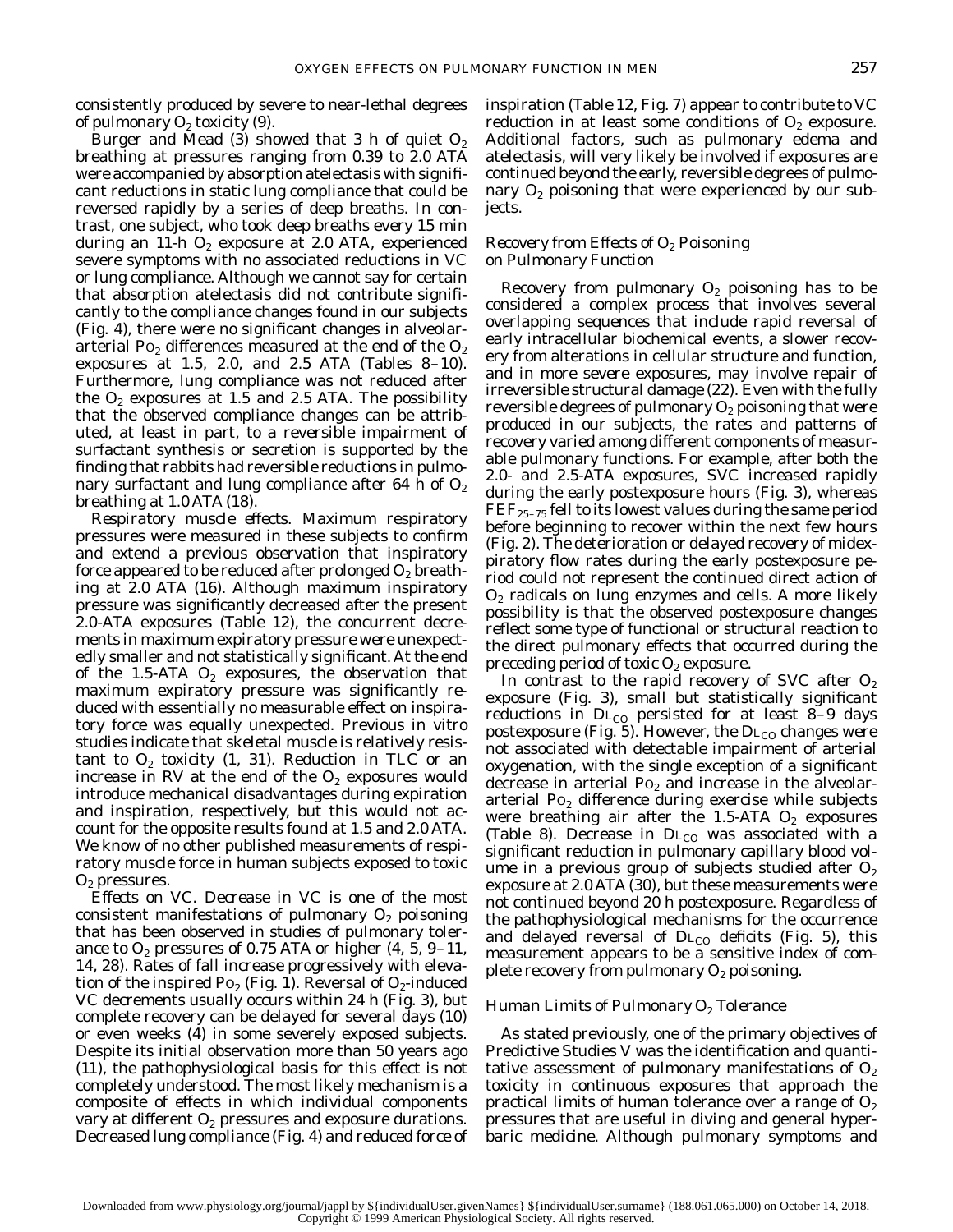statistically significant changes in pulmonary function occurred at all  $O_2$  pressures that were studied, these effects consistently limited the safe or subjectively tolerable duration of exposure only at 1.5 and 2.0 ATA (Fig. 1). Actual exposure durations ranged from 16.8 to 19.0 h at 1.5 ATA and from 5.5 to 11.9 h at 2.0 ATA. Pulmonary effects were also limiting in two of the eight subjects studied at 2.5 ATA (Fig. 2). Of the 13 subjects who had pulmonary function measurements before and after breathing  $O_2$  at 3.0 ATA for 3.5 h (8), 2 experienced extreme anxiety that was precipitated by a prominent sensation of chest tightness near the end of exposure. For most of the other subjects who were studied at 3.0 ATA, a reversible constriction of visual field area was an evident limiting manifestation of  $O_2$  toxicity (24).

In the subjects whose exposure durations at any pressure were considered to be limited by subjective or objective effects of pulmonary  $O_2$  toxicity, the patterns and magnitudes of measured effects varied widely at different pressures (Fig. 7) and among different individuals (Fig. 2). Although the reasons for these differences are not fully understood at the present time, it is important to recognize that all of the observed effects were fully reversible and, with few exceptions, were relatively small in magnitude and functional significance when compared with the changes that are considered to be clinically significant in various forms of pulmonary disease (17). It is equally important to be aware that continuous exposures beyond the  $Po_2$ -duration limits selected for this study could produce more severe effects of  $O_2$  toxicity that are not completely reversible. The same outcome could be produced by closely repeated exposures of the same individual to effects of pulmonary  $O<sub>2</sub>$  toxicity that are fully reversible after a single exposure.

After the extensive investigation of pulmonary manifestations of  $O_2$  toxicity that is described in this study, change in VC remains one of the most useful quantitative indexes of pulmonary  $O_2$ -poisoning effect in welltrained subjects who can perform spirometry or flowvolume curves at regular intervals during continuous  $O<sub>2</sub>$  exposures (Fig. 1). Decrease in VC appears to be one of the most consistent and sensitive manifestations of hyperoxic impairment of pulmonary function, and the relative rates of VC decrease over the selected range of O2 pressures (Fig. 1) reflect increasing degrees of direct toxic actions on lung cells and enzymes at increasing levels of inspired  $P_0$ . Such relationships can be used to establish guidelines for safe and effective applications of hyperoxia in therapy and diving. They also provide baseline control data for subsequent development of practical methods for investigating extension of inherent  $O_2$  tolerance. However, even if the degrees of direct toxic actions are the same, individual variability exists in the measurable consequences of these actions (Fig. 2), along with dissimilar patterns of pulmonary function deficits for different combinations of  $O<sub>2</sub>$  pressure and exposure duration (Fig. 7). This indicates that no single index of pulmonary function is uniquely satisfactory for monitoring the rate of development of pulmonary  $O_2$ -poisoning effects in all individuals and under

all pressure-duration conditions of exposure. The deviations from the average predictive relationships, which occur in different individuals or under varying conditions of toxic  $O_2$  exposure and subsequent recovery, may actually represent differences, not in susceptibility to the chemical events that occur during prolonged  $O_2$ breathing, but in the consequences of or reactions to those chemical events.

The authors acknowledge the dedication of the volunteer subjects who participated in Predictive Studies V. E. Hopkin provided expert assistance with data processing and statistical analysis. Dr. R. Eckenhoff skillfully inserted the indwelling arterial catheters. G. Beck, Jr. assisted with graphical presentations. J. Uri, R. D'Amours, and D. Fisher assisted with pulmonary function measurements. C. Hires and V. Tecco provided expert technical assistance in pressure chamber operations and logistical support.

These investigations were supported by Naval Medical Research and Development Command Contract N00014–81-C-0826, National Aeronautics and Space Administration (NASA) Contract 9–17238, NASA Grant NAG5-4274, and Grant 52 of the Benjamin Franklin Partnership of the State of Pennsylvania.

Present addresses: J. B. Pisarello, Spectrum Health Wound Healing Program, 221 Michigan NE, Ste. 200, Grand Rapids, MI 49503; N. D. Flores, Eli Lilly Interamérica, Inc., Scalabrini Ortiz 3333 5th Fl., 1425 Buenos Aires, Argentina; J. A. Elias, Section of Pulmonary and Critical Care Medicine, Yale Univ. School of Medicine, Dept. of Internal Medicine, 333 Cedar Street, 105 LCI, New Haven, CT 06520-8057.

Address for reprint requests: J. M. Clark, Institute for Environmental Medicine, John Morgan Bldg., Rm. 1, Univ. of Pennsylvania Medical Center, Philadelphia, PA 19104-6068.

Received 1 June 1998; accepted in final form 8 September 1998.

#### **REFERENCES**

- 1. **Bean, J. W., and D. F. Bohr.** High oxygen effects on isolated striated muscle. *Am. J. Physiol.* 124: 576–582, 1938.
- 2. **Bean, J. W., D. Zee, and B. Thom.** Pulmonary changes with convulsions induced by drugs and oxygen at high pressure. *J. Appl. Physiol.* 21: 865–872, 1966.
- 3. **Burger, E. J., Jr., and J. Mead.** Static properties of lungs after oxygen exposure. *J. Appl. Physiol.* 27: 191–197, 1969.
- 4. **Caldwell, P. R. B., W. L. Lee, Jr., H. S. Schildkraut, and E. R. Archibald.** Changes in lung volume, diffusing capacity, and blood gases in men breathing oxygen. *J. Appl. Physiol.* 21: 1477–1483, 1966.
- 5. **Clark, J. M.** Oxygen toxicity. In: *The Physiology and Medicine of Diving* (4th ed.), edited by P. B. Bennett and D. H. Elliott. Philadelphia, PA: Saunders, 1993, p. 121–169.
- 6. **Clark, J. M.** Pulmonary limits of oxygen tolerance in man. *Exp. Lung Res.* 14: 897–910, 1988.
- 7. **Clark, J. M., R. Gelfand, N. D. Flores, C. J. Lambertsen, and J. B. Pisarello.** Pulmonary tolerance in man to continuous oxygen exposure at 3.0, 2.5, 2.0, and 1.5 ATA in Predictive Studies V. In: *Underwater and Hyperbaric Physiology IX*, edited by A. A. Bove, A. J. Bachrach, and L. J. Greenbaum. Bethesda, MD: Undersea Hyperbaric Med. Soc., 1987, p. 737–749.
- 8. **Clark, J. M., R. M. Jackson, C. J. Lambertsen, R. Gelfand, W. D. B. Hiller, and M. Unger.** Pulmonary function in men after oxygen breathing at 3.0 ATA for 3.5 h. *J. Appl. Physiol.* 71: 878–885, 1991.
- 9. **Clark, J. M., and C. J. Lambertsen.** Pulmonary oxygen toxicity: a review. *Pharmacol. Rev.* 23: 37–133, 1971.
- 10. **Clark, J. M., and C. J. Lambertsen.** Rate of development of pulmonary  $O_2$  toxicity in man during  $O_2$  breathing at 2.0 ATA. *J. Appl. Physiol.* 30: 739–752, 1971.
- 11. **Comroe, J. H., Jr., R. D. Dripps, P. R. Dumke, and M. Deming.** Oxygen toxicity. The effect of inhalation of high concentrations of oxygen for twenty-four hours on normal men at sea level and at a simulated altitude of 18,000 feet. *J. Am. Med. Assoc.* 128: 710–717, 1945.
- 12. **Davis, W. B., S. I. Rennard, P. B. Bitterman, and R. G. Crystal.** Pulmonary oxygen toxicity. Early reversible changes in